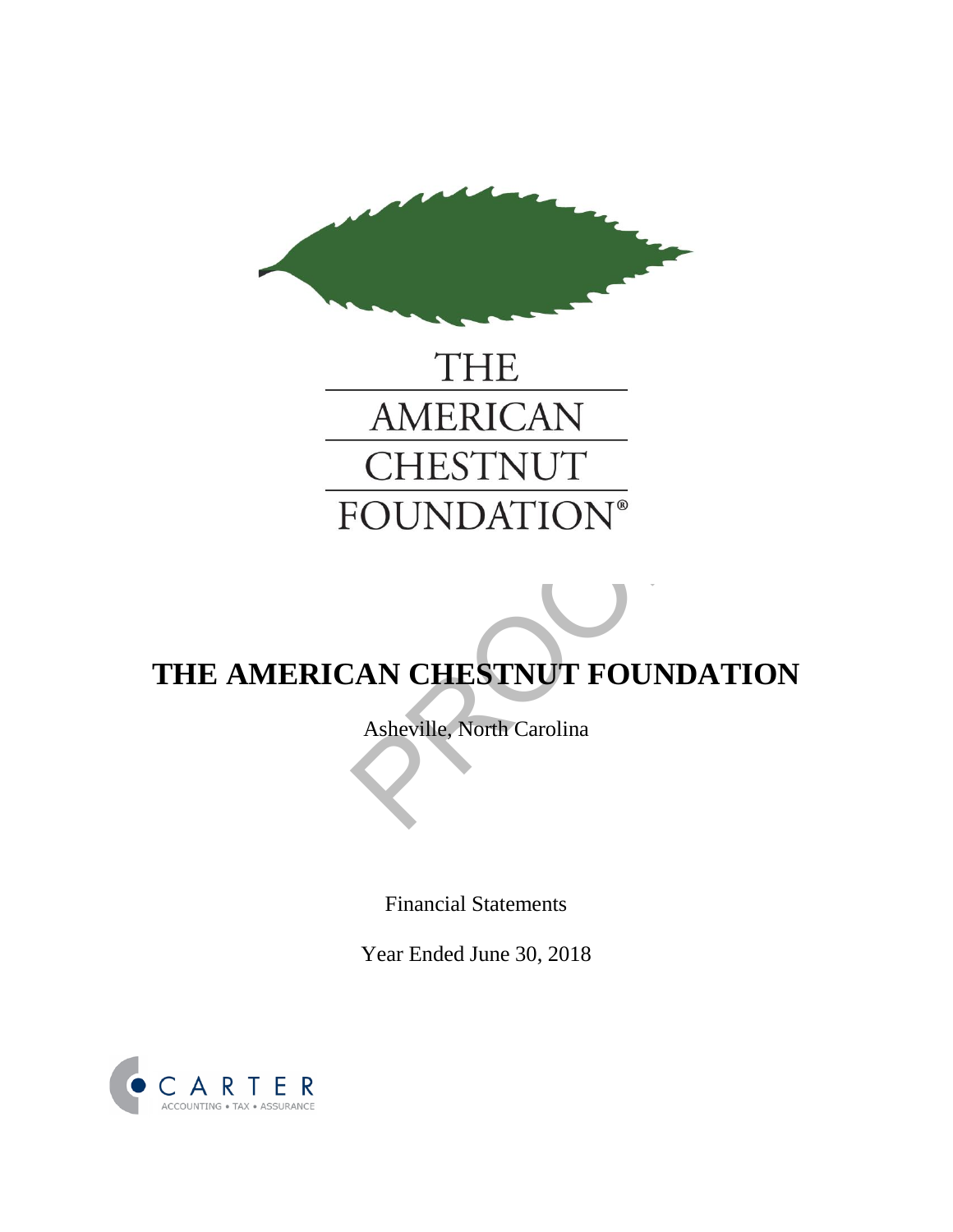#### **OFFICERS**

Michael D. Doochin Dr. Brian C. McCarthy Catherine D. Mayes Steve Barilovits, III Barbara Tormoehlen

Chair Science and Technology Chair Promotion and Outreach Chair Treasurer Secretary

#### BOARD OF DIRECTORS

Steve Barilovits, III Yurij Bihun Dr. Hill Craddock William Jay Cude Michael D. Doochin Dr. Carolyn Howes Keiffer Jack LaMonica Lewis Lobdell Catherine D. Mayes Dr. Brian C. McCarthy Dr. Gregory Miller

President & CEO David W. Morris Allen Nichols Z. Cartter Patten Dr. Jeanne Romero-Severson Brad Stanback Dr. Kim Steiner Barbara Tormoehlen Bruce Wakeland John H. Wenderoth Donald C. Willeke

#### President & CEO

Lisa Thomson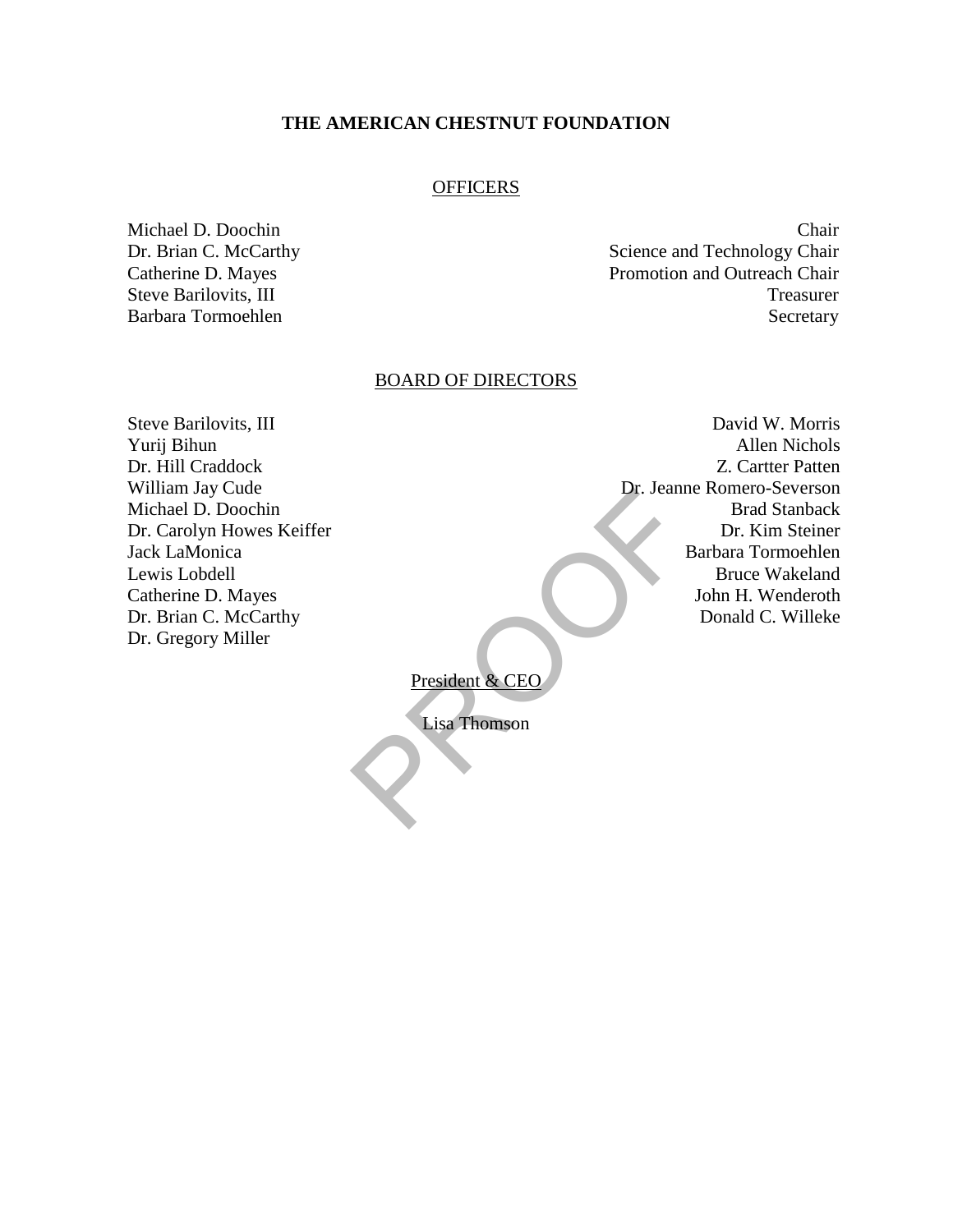# TABLE OF CONTENTS

|                                         | Page           |
|-----------------------------------------|----------------|
| <b>INDEPENDENT AUDITORS' REPORT</b>     | $1 - 2$        |
| FINANCIAL STATEMENTS                    |                |
| <b>Statement of Financial Position</b>  | 3              |
| <b>Statement of Activities</b>          | $\overline{4}$ |
| <b>Statement of Functional Expenses</b> | $5 - 7$        |
| <b>Statement of Cash Flows</b>          | 8              |
| <b>Notes to Financial Statements</b>    | $9-19$         |
|                                         |                |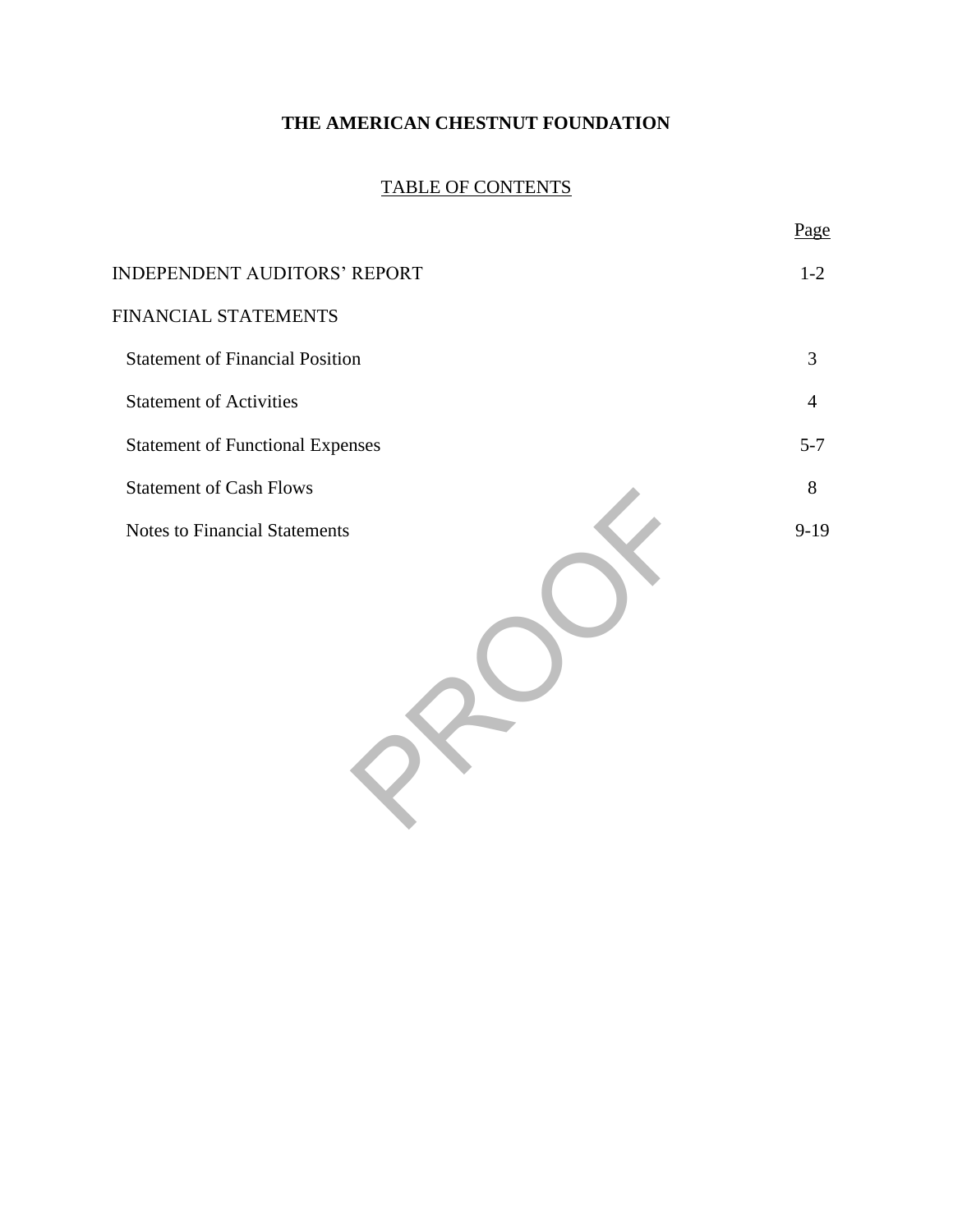

#### INDEPENDENT AUDITORS' REPORT

To the Board of Directors The American Chestnut Foundation

We have audited the accompanying financial statements of The American Chestnut Foundation (a nonprofit organization), which comprise the statement of financial position as of June 30, 2018, and the related statements of activities, functional expenses, and cash flows for the year then ended, and the related notes to the financial statements.

#### **Management's Responsibility for the Financial Statements**

principles generally accepted in the United Stand<br>tation, and maintenance of internal contrary<br>of financial statements that are free from ma<br>an opinion on these financial statements base<br>ance with auditing standards genera Management is responsible for the preparation and fair presentation of these financial statements in accordance with accounting principles generally accepted in the United States of America; this includes the design, implementation, and maintenance of internal control relevant to the preparation and fair presentation of financial statements that are free from material misstatement, whether due to fraud or error.

#### **Auditors' Responsibility**

Our responsibility is to express an opinion on these financial statements based on our audit. We conducted our audit in accordance with auditing standards generally accepted in the United States of America. Those standards require that we plan and perform the audit to obtain reasonable assurance about whether the financial statements are free from material misstatement.

An audit involves performing procedures to obtain audit evidence about the amounts and disclosures in the financial statements. The procedures selected depend on the auditors' judgment, including the assessment of the risks of material misstatement of the financial statements, whether due to fraud or error. In making those risk assessments, the auditor considers internal control relevant to the entity's preparation and fair presentation of the financial statements in order to design audit procedures that are appropriate in the circumstances, but not for the purpose of expressing an opinion on the effectiveness of the entity's internal control. Accordingly, we express no such opinion. An audit also includes evaluating the appropriateness of accounting policies used and the reasonableness of significant accounting estimates made by management, as well as evaluating the overall presentation of the financial statements.

We believe that the audit evidence we have obtained is sufficient and appropriate to provide a basis for our audit opinion.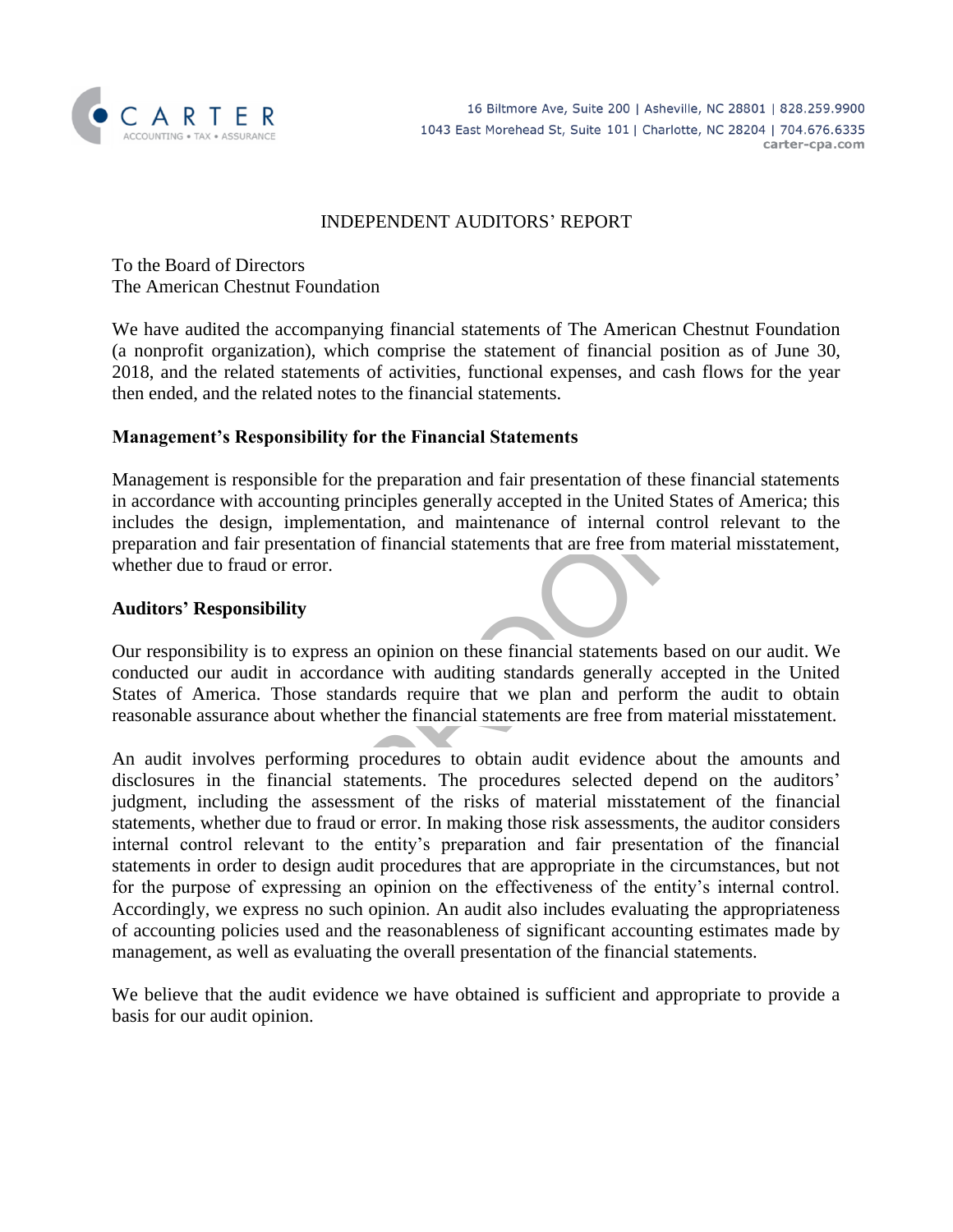To the Board of Directors The American Chestnut Foundation Page 2

#### **Opinion**

In our opinion, the financial statements referred to above present fairly, in all material respects, the financial position of The American Chestnut Foundation as of June 30, 2018, and the changes in its net assets and its cash flows for the year then ended in accordance with accounting principles generally accepted in the United States of America.

#### **Report on Summarized Comparative Information**

PROOF We have previously audited The America Chestnut Foundation's 2017 financial statements, and we expressed an unmodified audit opinion on those audited financial statements in our report dated October 24, 2017. In our opinion, the summarized comparative information presented herein as of and for the year ended June 30, 2017, is consistent, in all material respects, with the audited financial statements from which it has been derived.

CAPTER, P.C.

Asheville, North Carolina October 26, 2018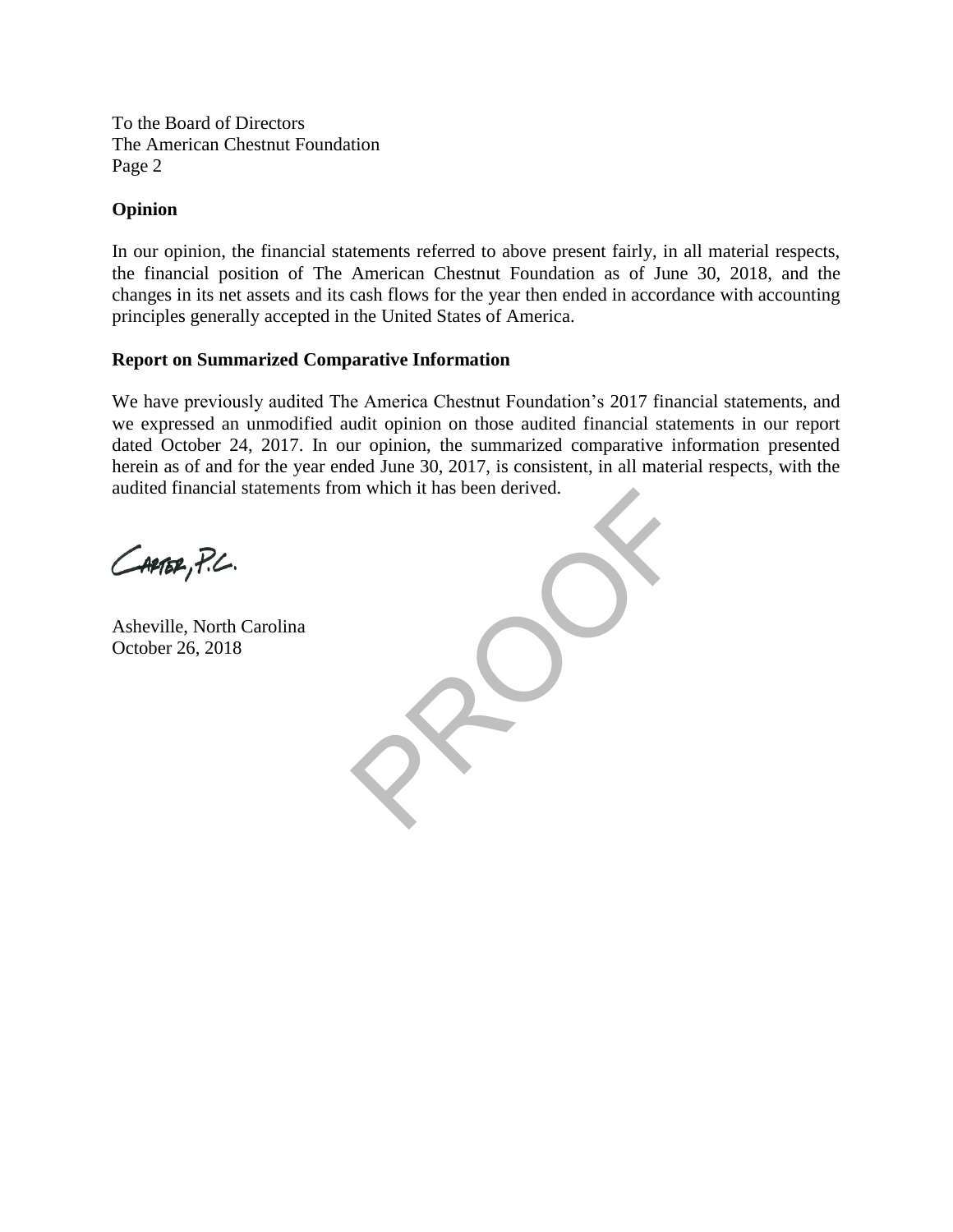#### Statement of Financial Position June 30, 2018 (With Comparative Totals for 2017)

|                                         | 2018            |               | 2017      |
|-----------------------------------------|-----------------|---------------|-----------|
| <b>Assets</b>                           |                 |               |           |
| Current assets:                         |                 |               |           |
| Cash and equivalents:                   |                 |               |           |
| Unrestricted                            | \$<br>815,926   | $\mathcal{S}$ | 1,475,444 |
| Restricted                              | 218,698         |               | 161,204   |
| Promises to give                        | 67,350          |               | 90,850    |
| Grants receivable                       | 25,000          |               | 25,000    |
| Other receivables                       | 9,567           |               | 9,857     |
| Inventory                               | 11,207          |               | 11,207    |
| Prepaid expenses                        | 18,086          |               | 18,940    |
| Total current assets                    | 1,165,834       |               | 1,792,502 |
| Investments                             | 2,946,102       |               | 2,517,046 |
| Property and equipment                  | 1,863,307       |               | 1,834,070 |
| Intangible asset                        | 13,672          |               | 14,128    |
| <b>Total</b> assets                     | 5,988,915       | S             | 6,157,746 |
| <b>Liabilities and net assets</b>       |                 |               |           |
| <b>Current liabilities:</b>             |                 |               |           |
| Current maturities of note payable      | \$<br>4,447     | \$            | 8,126     |
| Accounts payable                        | 166,412         |               | 82,629    |
| Accrued expenses                        | 74,652          |               | 81,115    |
| Deferred revenue                        | 1,315           |               | 895       |
| Chapter funds escrow                    | 221,431         |               | 213,691   |
| Total current liabilities               | 468,257         |               | 386,456   |
| Note payable, net of current maturities |                 |               | 3,793     |
| <b>Total liabilities</b>                | 468,257         |               | 390,249   |
| Net assets:                             |                 |               |           |
| Unrestricted                            | 4,791,581       |               | 4,943,025 |
| Temporarily restricted                  | 701,399         |               | 795,215   |
| Permanently restricted                  | 27,678          |               | 29,257    |
| Total net assets                        | 5,520,658       |               | 5,767,497 |
| Total liabilities and net assets        | \$<br>5,988,915 | \$            | 6,157,746 |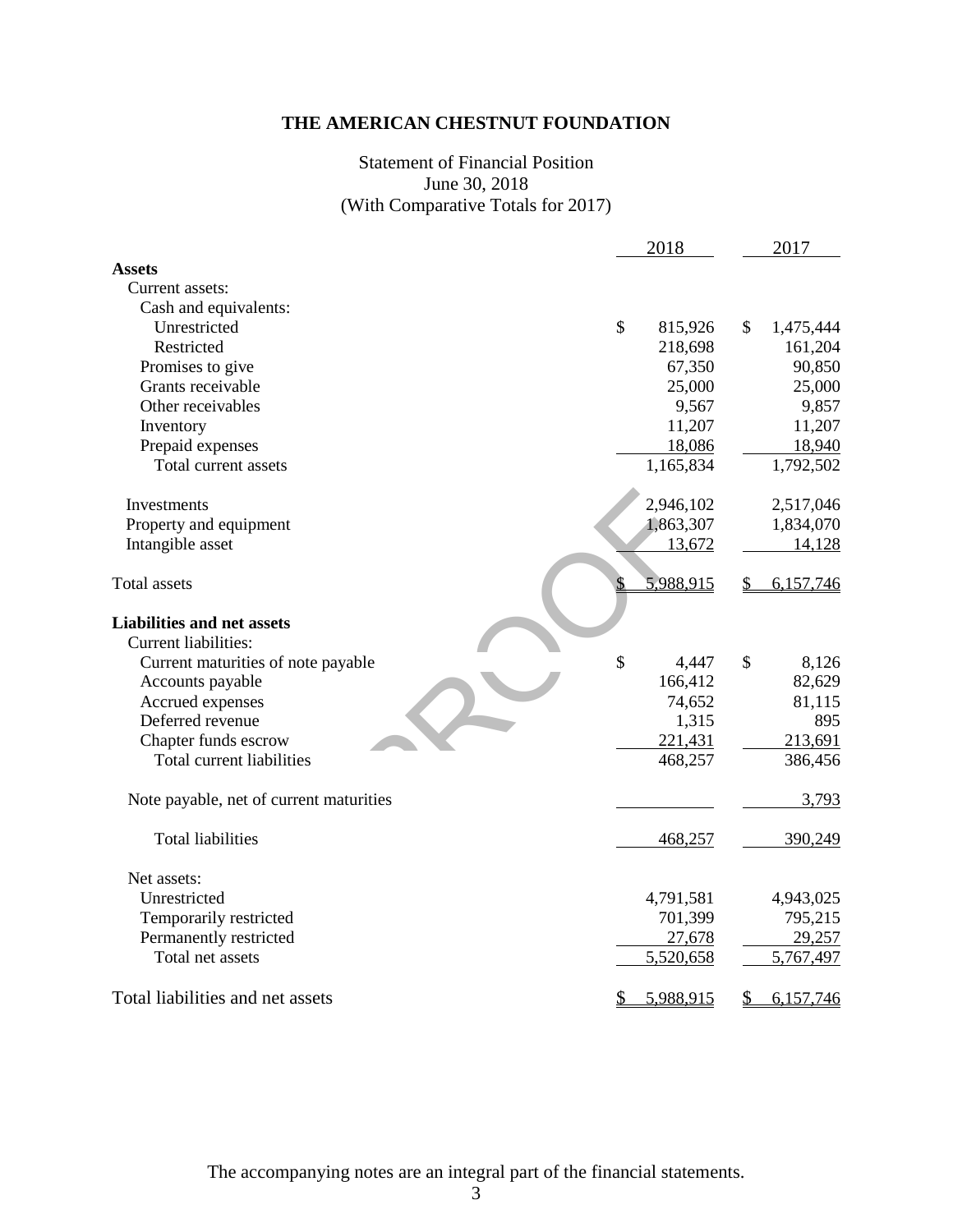#### Statement of Activities Year Ended June 30, 2018 (With Comparative Totals for 2017)

|                                                |                 |               | Temporarily |               | Permanently | 2018            | 2017            |
|------------------------------------------------|-----------------|---------------|-------------|---------------|-------------|-----------------|-----------------|
|                                                | Unrestricted    |               | Restricted  |               | Restricted  | Total           | Total           |
| <b>Public support and revenues</b>             |                 |               |             |               |             |                 |                 |
| Contributions                                  | \$<br>1,197,634 | \$            | 495,750     | \$            |             | \$<br>1,693,384 | \$<br>2,795,877 |
| Membership dues                                | 380,915         |               |             |               |             | 380,915         | 404,007         |
| Federal grants                                 | 162,755         |               |             |               |             | 162,755         | 58,357          |
| Investment income                              | 202,119         |               |             |               |             | 202,119         | 143,553         |
| Merchandise sales                              | 12,056          |               |             |               |             | 12,056          | 12,758          |
| Realized gains (losses)                        |                 |               |             |               |             |                 |                 |
| on investments                                 | (171, 192)      |               |             |               |             | (171, 192)      | 20,054          |
| Other income                                   | 30,577          |               |             |               |             | 30,577          | 29,772          |
| Gain on sale of assets                         | 1,200           |               |             |               |             | 1,200           | 35,000          |
| Net assets released from restrictions          | 589,566         |               | (589, 566)  |               |             |                 |                 |
| Total public support                           |                 |               |             |               |             |                 |                 |
| and revenues                                   | 2,405,630       |               | (93, 816)   |               |             | 2,311,814       | 3,499,378       |
|                                                |                 |               |             |               |             |                 |                 |
| <b>Expenses</b>                                |                 |               |             |               |             |                 |                 |
| Program services:                              |                 |               |             |               |             |                 |                 |
| External research                              | 430,769         |               |             |               |             | 430,769         | 312,122         |
| National office operations                     | 434,035         |               |             |               |             | 434,035         | 418,119         |
| Marketing and communications                   | 75,329          |               |             |               |             | 75,329          | 132,714         |
| Regional science                               | 798,055         |               |             |               |             | 798,055         | 596,790         |
| Education and outreach                         | 913             |               |             |               |             | 913             | 3,832           |
| Chapter and membership                         | 221,140         |               |             |               |             | 221,140         | 219,245         |
| Research farm operations                       | 418,139         |               |             |               |             | 418,139         | 421,017         |
| Forestry and mine land                         | 32,591          |               |             |               |             | 32,591          | 34,197          |
|                                                | 2,410,971       |               |             |               |             |                 |                 |
| Total program services                         |                 |               |             |               |             | 2,410,971       | 2,138,036       |
|                                                |                 |               |             |               |             |                 |                 |
| Supporting services:<br>Management and general | 312,962         |               |             |               |             | 312,962         | 316,964         |
|                                                | 51,230          |               |             |               |             |                 |                 |
| Fundraising                                    |                 |               |             |               |             | 51,230          | 58,795          |
| Total supporting services                      | 364,192         |               |             |               |             | 364,192         | 375,759         |
|                                                |                 |               |             |               |             |                 |                 |
| Total expenses                                 | 2,775,163       |               |             |               |             | 2,775,163       | 2,513,795       |
|                                                |                 |               |             |               |             |                 |                 |
| Increase (decrease) in net assets              |                 |               |             |               |             |                 |                 |
| before net unrealized gains (losses)           |                 |               |             |               |             |                 |                 |
| on investments                                 | (369, 533)      |               | (93, 816)   |               |             | (463, 349)      | 985,583         |
|                                                |                 |               |             |               |             |                 |                 |
| Net unrealized gains (losses)                  |                 |               |             |               |             |                 |                 |
| on investments                                 | 218,089         |               |             |               | (1,579)     | 216,510         | 118,623         |
|                                                |                 |               |             |               |             |                 |                 |
| Increase (decrease) in net assets              | (151, 444)      |               | (93, 816)   |               | (1,579)     | (246, 839)      | 1,104,206       |
|                                                |                 |               |             |               |             |                 |                 |
| Net assets, beginning of year                  | 4,943,025       |               | 795,215     |               | 29,257      | 5,767,497       | 4,663,291       |
|                                                |                 |               |             |               |             |                 |                 |
| Net assets, end of year                        | 4,791,581       | $\frac{1}{2}$ | 701,399     | $\frac{1}{2}$ | 27,678      | \$ 5,520,658    | \$5,767,497     |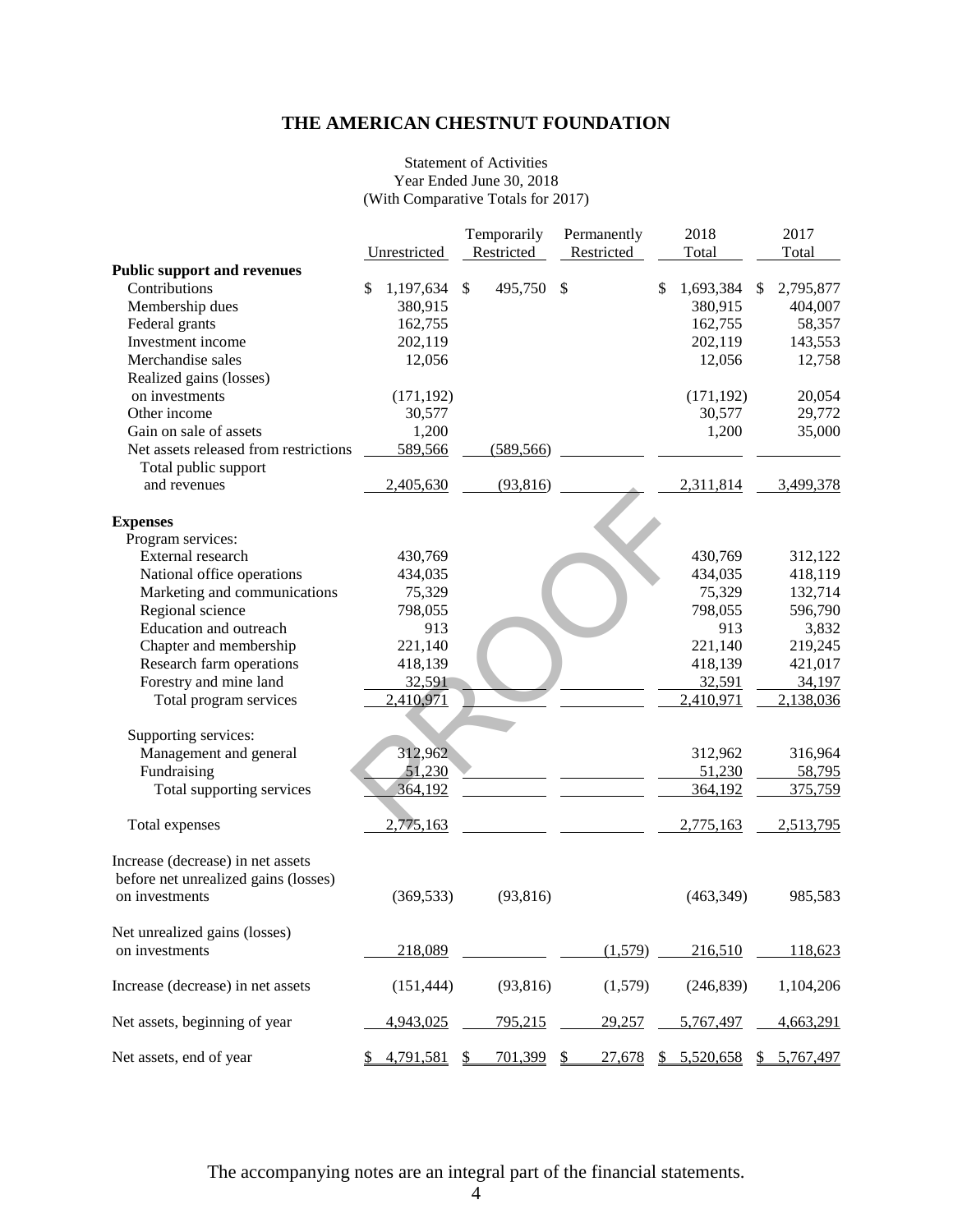#### Statement of Functional Expenses Year Ended June 30, 2018 (With Comparative Totals for 2017)

|                                                                                                  |                      |                                              | <b>Program Services</b>                            |                                                        |                         |
|--------------------------------------------------------------------------------------------------|----------------------|----------------------------------------------|----------------------------------------------------|--------------------------------------------------------|-------------------------|
|                                                                                                  | External<br>Research | National<br>Office<br>Operations             | Marketing<br>& Commun-<br>ications                 | Regional<br>Science                                    | Education &<br>Outreach |
| Salaries and wages<br>Payroll taxes<br><b>Employees benefits</b><br>Total salaries and related   | \$                   | \$<br>355,441<br>31,379<br>34,901<br>421,721 | $\mathbb{S}$<br>51,160<br>3,653<br>7,550<br>62,363 | $\mathbb{S}$<br>255,431<br>24,388<br>37,097<br>316,916 | \$                      |
| Grants to others<br>Direct program expenses<br>Professional & scientific<br>Legal & professional | 422,519<br>8,250     |                                              | 1,174                                              | 280,238<br>21,602<br>30,257<br>97,650                  | 189                     |
| Office expenses<br>Telephone<br>Postage & shipping<br>Insurance                                  |                      |                                              | 10,706<br>17                                       | 2,317<br>1,627<br>2,780                                | 22                      |
| Rent<br><b>Utilities</b><br>Equipment rental & maintenance<br>Printing & publications            |                      |                                              | 1,039                                              |                                                        |                         |
| Travel expenses<br>Conferences & meetings                                                        |                      | 5,032                                        |                                                    | 26,393<br>2,311                                        | 83<br>619               |
| Chapter dues shares<br>Contract labor<br>Investment expenses<br>Other expenses                   |                      |                                              | 30                                                 | 15,683<br>281                                          |                         |
| Total expenses before interest,<br>depreciation, and amortization                                | 430,769              | 426,753                                      | 75,329                                             | 798,055                                                | 913                     |
| Interest<br>Depreciation and amortization                                                        |                      | 7,282                                        |                                                    |                                                        |                         |
| Total expenses                                                                                   | 430,769<br>\$        | 434,035                                      | 75,329                                             | 798,055                                                | 913                     |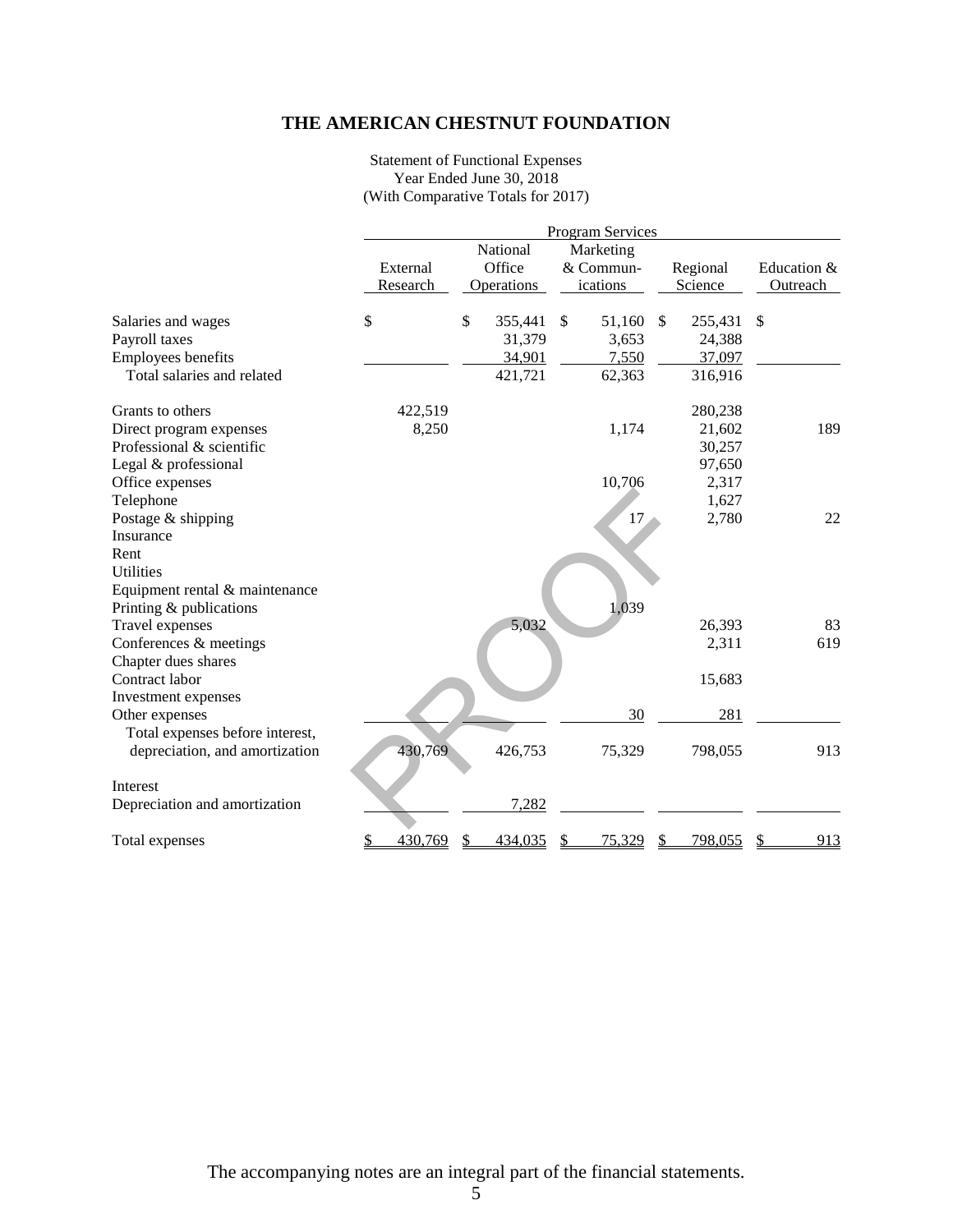#### Statement of Functional Expenses (continued) Year Ended June 30, 2018 (With Comparative Totals for 2017)

|                                 |                               | <b>Program Services</b>            |                          |  |  |  |  |  |
|---------------------------------|-------------------------------|------------------------------------|--------------------------|--|--|--|--|--|
|                                 | Research                      |                                    | Total                    |  |  |  |  |  |
|                                 | Chapter &<br>Farm             | Forestry &                         | Program                  |  |  |  |  |  |
|                                 | Membership<br>Operations      | Mine Land                          | Services                 |  |  |  |  |  |
| Salaries and wages              | \$<br>64,179<br><sup>\$</sup> | 157,022<br>22,526<br><sup>\$</sup> | 905,759<br><sup>\$</sup> |  |  |  |  |  |
| Payroll taxes                   | 4,833                         | 25,934<br>3,754                    | 93,941                   |  |  |  |  |  |
| Employees benefits              | 14,865                        | 34,755                             | 129,168                  |  |  |  |  |  |
| Total salaries and related      | 83,877                        | 217,711<br>26,280                  | 1,128,868                |  |  |  |  |  |
| Grants to others                |                               |                                    | 702,757                  |  |  |  |  |  |
| Direct program expenses         | 9,300                         | 61,900<br>2,104                    | 104,519                  |  |  |  |  |  |
| Professional & scientific       |                               |                                    | 30,257                   |  |  |  |  |  |
| Legal & professional            |                               |                                    | 97,650                   |  |  |  |  |  |
| Office expenses                 | 18,012                        | 1,997<br>96                        | 33,128                   |  |  |  |  |  |
| Telephone                       |                               | 3,019<br>439                       | 5,085                    |  |  |  |  |  |
| Postage & shipping              | 13,789                        | 5,392<br>123                       | 22,123                   |  |  |  |  |  |
| Insurance                       |                               | 9,723                              | 9,723                    |  |  |  |  |  |
| Rent                            |                               |                                    |                          |  |  |  |  |  |
| <b>Utilities</b>                |                               | 14,348                             | 14,348                   |  |  |  |  |  |
| Equipment rental & maintenance  |                               | 24,200                             | 24,200                   |  |  |  |  |  |
| Printing & publications         | 30,767                        |                                    | 31,806                   |  |  |  |  |  |
| Travel expenses                 |                               | 559<br>3,549                       | 35,616                   |  |  |  |  |  |
| Conferences & meetings          |                               | 1,278                              | 4,208                    |  |  |  |  |  |
| Chapter dues shares             | 58,155                        |                                    | 58,155                   |  |  |  |  |  |
| Contract labor                  | 7,240                         |                                    | 22,923                   |  |  |  |  |  |
| Investment expenses             |                               |                                    |                          |  |  |  |  |  |
| Other expenses                  |                               |                                    | 311                      |  |  |  |  |  |
| Total expenses before interest, |                               |                                    |                          |  |  |  |  |  |
| depreciation, and amortization  | 221,140                       | 32,591<br>340,127                  | 2,325,677                |  |  |  |  |  |
| Interest                        |                               | 467                                | 467                      |  |  |  |  |  |
| Depreciation and amortization   |                               | 77,545                             | 84,827                   |  |  |  |  |  |
| Total expenses                  | \$<br>221,140<br>S            | 418,139<br>32,591<br>S             | 2,410,971<br>S           |  |  |  |  |  |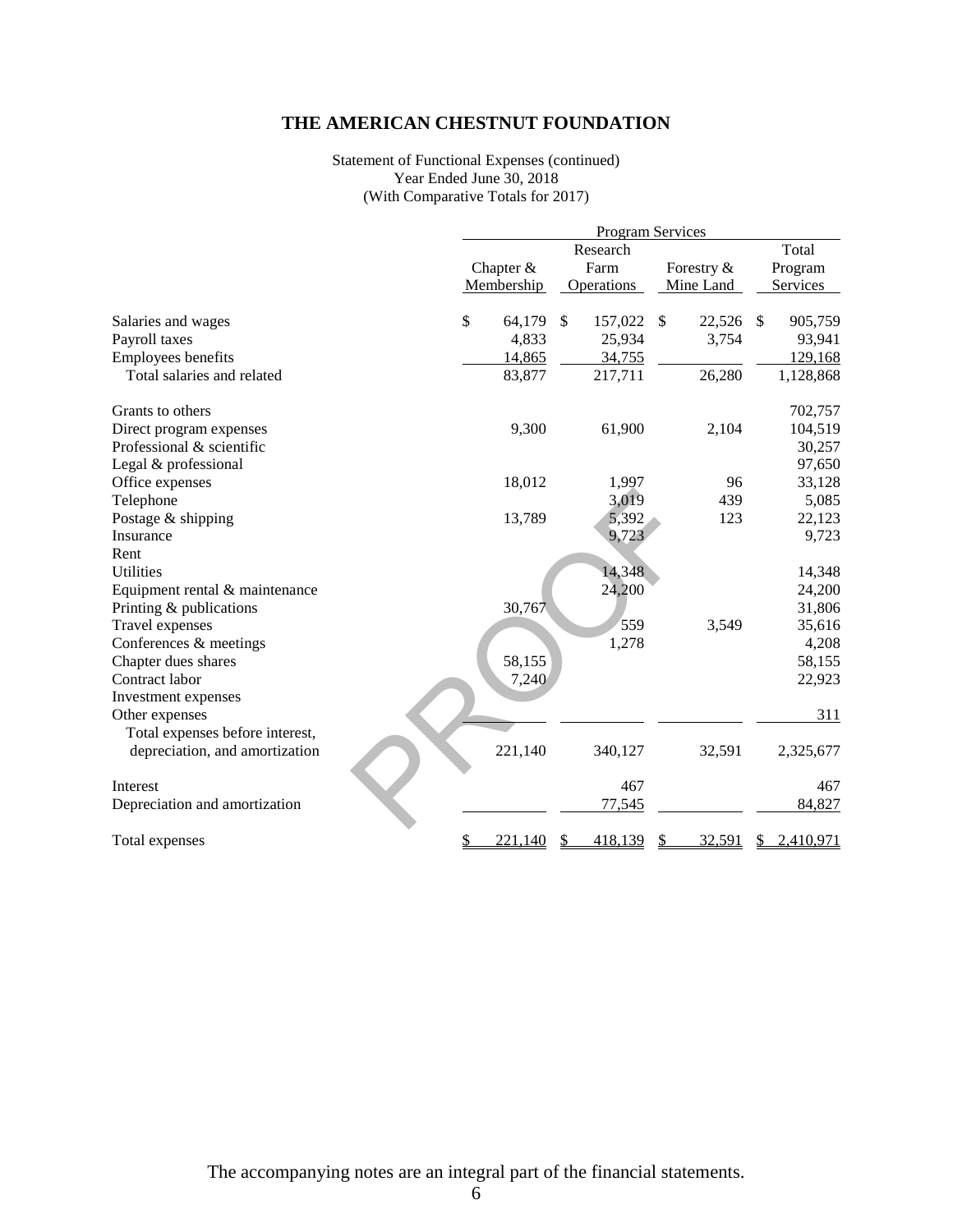#### Statement of Functional Expenses (continued) Year Ended June 30, 2018 (With Comparative Totals for 2017)

|                                 |                           | <b>Supporting Services</b> |    |                                 |              |               |                 |
|---------------------------------|---------------------------|----------------------------|----|---------------------------------|--------------|---------------|-----------------|
|                                 | Management<br>and General | Fundraising                |    | Total<br>Supporting<br>Services |              | 2018<br>Total | 2017<br>Total   |
| Salaries and wages              | \$<br>66,645              | \$<br>22,215               | \$ | 88,860                          | $\mathbb{S}$ | 994,619       | \$<br>1,026,946 |
| Payroll taxes                   | 5,884                     | 1,961                      |    | 7,845                           |              | 101,786       | 108,669         |
| <b>Employees benefits</b>       | 6,544                     | 2,181                      |    | 8,725                           |              | 137,893       | 121,315         |
| Total salaries and related      | 79,073                    | 26,357                     |    | 105,430                         |              | 1,234,298     | 1,256,930       |
| Grants to others                |                           |                            |    |                                 |              | 702,757       | 470,846         |
| Direct program expenses         |                           |                            |    |                                 |              | 104,519       | 76,893          |
| Professional & scientific       |                           |                            |    |                                 |              | 30,257        | 37,871          |
| Legal & professional            | 24,009                    |                            |    | 24,009                          |              | 121,659       | 69,904          |
| Office expenses                 | 20,479                    | 6,223                      |    | 26,702                          |              | 59,830        | 49,573          |
| Telephone                       | 7,616                     | 316                        |    | 7,932                           |              | 13,017        | 14,699          |
| Postage & shipping              | 2,116                     | 1,519                      |    | 3,635                           |              | 25,758        | 23,990          |
| Insurance                       | 3,638                     |                            |    | 3,638                           |              | 13,361        | 16,124          |
| Rent                            | 44,208                    |                            |    | 44,208                          |              | 44,208        | 47,975          |
| <b>Utilities</b>                | 4,641                     |                            |    | 4,641                           |              | 18,989        | 18,596          |
| Equipment rental & maintenance  |                           |                            |    |                                 |              | 24,200        | 40,113          |
| Printing & publications         |                           | 7,131                      |    | 7,131                           |              | 38,937        | 54,754          |
| Travel expenses                 | 34,966                    | 6,750                      |    | 41,716                          |              | 77,332        | 88,194          |
| Conferences & meetings          | 69,537                    |                            |    | 69,537                          |              | 73,745        | 60,049          |
| Chapter dues shares             |                           |                            |    |                                 |              | 58,155        | 63,518          |
| Contract labor                  |                           |                            |    |                                 |              | 22,923        | 15,019          |
| Investment expenses             | 19,493                    |                            |    | 19,493                          |              | 19,493        | 17,937          |
| Other expenses                  | 1,821                     | 2,479                      |    | 4,300                           |              | 4,611         | 3,525           |
| Total expenses before interest, |                           |                            |    |                                 |              |               |                 |
| depreciation, and amortization  | 311,597                   | 50,775                     |    | 362,372                         |              | 2,688,049     | 2,426,510       |
| Interest                        |                           |                            |    |                                 |              | 467           | 3,003           |
| Depreciation and amortization   | 1,365                     | 455                        |    | 1,820                           |              | 86,647        | 84,282          |
| Total expenses                  | \$<br>312,962             | \$<br>51,230               | S  | 364,192                         | S.           | 2,775,163     | \$<br>2,513,795 |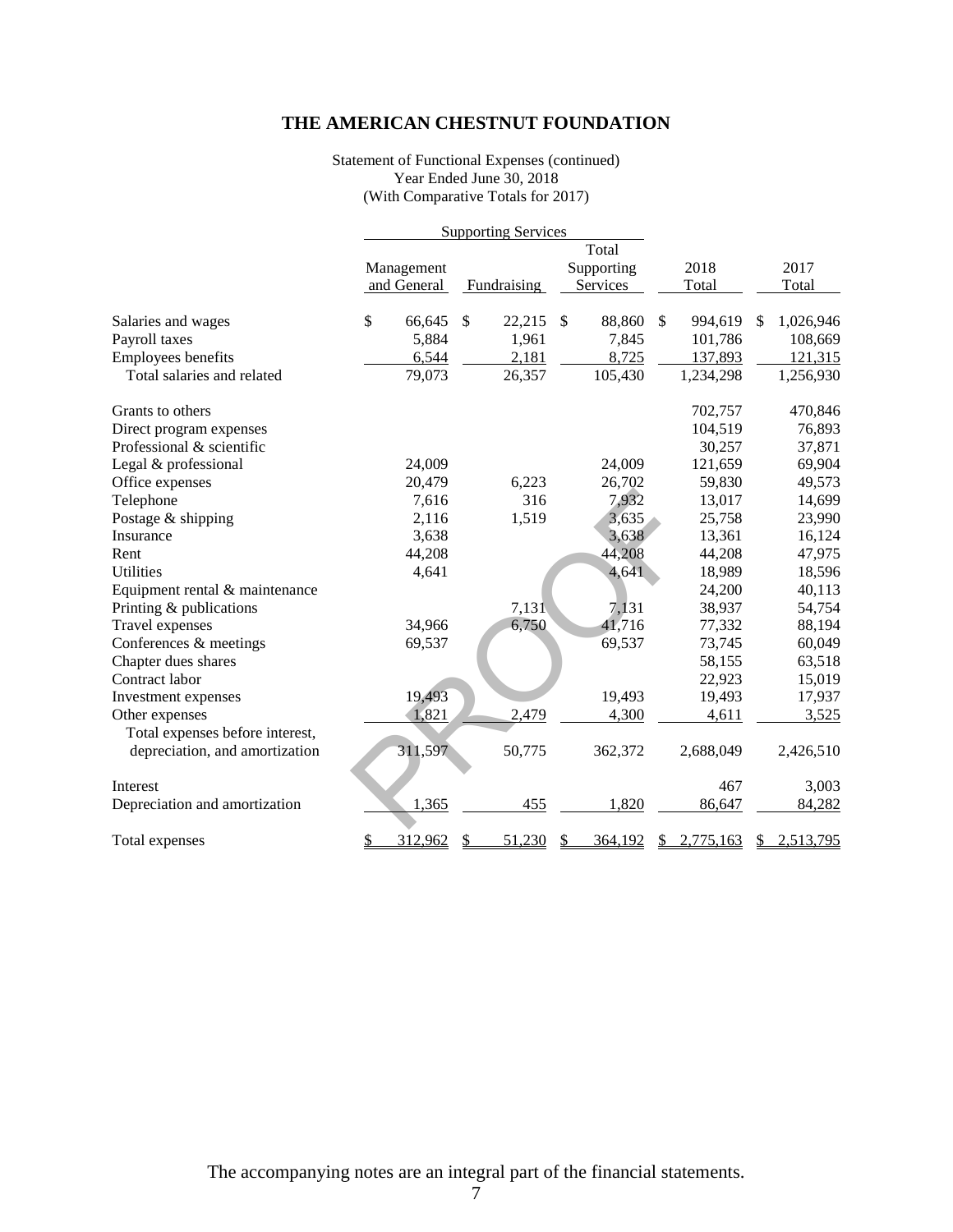#### Statement of Cash Flows Year Ended June 30, 2018 (With Comparative Totals for 2017)

|                                                            | 2018             | 2017            |
|------------------------------------------------------------|------------------|-----------------|
| <b>Cash flows from operating activities</b>                |                  |                 |
| Increase (decrease) in net assets                          | \$<br>(246, 839) | \$<br>1,104,206 |
| Adjustments to reconcile changes in net assets to net cash |                  |                 |
| provided by (used in) operating activities:                |                  |                 |
| Depreciation and amortization                              | 86,647           | 84,282          |
| Donated stock                                              | (16, 869)        | (10,252)        |
| Net unrealized gains on investments                        | (216,510)        | (118, 623)      |
| Realized (gains) losses on investments                     | 171,192          | (20, 054)       |
| Gain on sale of assets                                     | (1,200)          | (35,000)        |
| Working capital changes - sources (uses):                  |                  |                 |
| Promises to give                                           | 23,500           | (56,016)        |
| Grants receivable                                          |                  | 96,281          |
| Other receivables                                          | 290              |                 |
| Prepaid expenses                                           | 854              | 25,783          |
| Accounts payable                                           | 83,783           | (4, 354)        |
| Accrued expenses                                           | (6, 463)         | (19, 439)       |
| Deferred revenue                                           | 420              | (280)           |
| Chapter funds escrow                                       | 7,740            | 15,849          |
| Net cash provided (used) by operating activities           | (113, 455)       | 1,062,383       |
|                                                            |                  |                 |
| <b>Cash flows from investing activities</b>                |                  |                 |
| Proceeds from sales of investments                         | 719,084          | 32,153          |
| Proceeds from sales of property and equipment              | 1,200            | 35,000          |
| Purchase of investments                                    | (1,085,953)      | (126, 198)      |
| Purchase of property and equipment                         | (115, 428)       | (178,911)       |
| Net cash used by investing activities                      | (481,097)        | (237,956)       |
|                                                            |                  |                 |
|                                                            |                  |                 |
| <b>Cash flows from financing activities</b>                |                  |                 |
| Deferred compensation payments                             |                  | (86,528)        |
| Proceeds from line of credit                               |                  | 250,000         |
| Payments on line of credit                                 |                  | (250,000)       |
| Payments on long-term debt                                 | (7, 472)         | (8,309)         |
| Net cash used by financing activities                      | (7, 472)         | (94, 837)       |
| Net increase (decrease) in cash and equivalents            | (602, 024)       | 729,590         |
|                                                            |                  |                 |
| Cash and equivalents at beginning of year                  | 1,636,648        | 907,058         |
| Cash and equivalents at end of year                        | 1,034,624        | 1,636,648       |
| Supplemental disclosure of cash flow information           |                  |                 |
| Cash paid for interest                                     | \$<br>467        | \$<br>3,003     |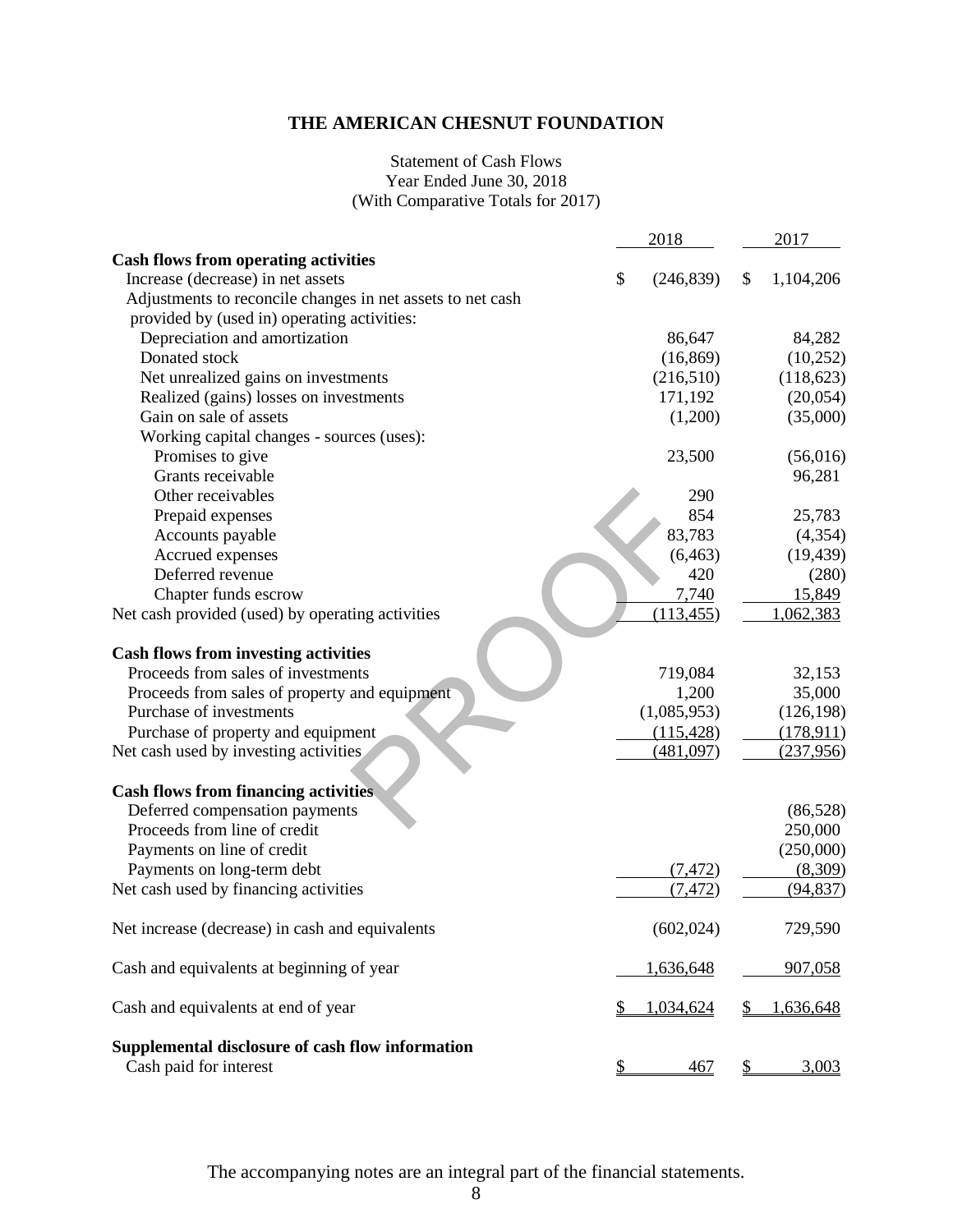#### Notes to Financial Statements June 30, 2018

#### **Note 1 - Summary of Significant Accounting Policies**

#### Organization

The American Chestnut Foundation (the Foundation) was incorporated in June 1983 as a nonprofit corporation. The Foundation conducts research to develop a blight-resistant American chestnut tree for reintroduction back into forest ecosystems within the native range of this species.

#### Basis of Accounting

The financial statements of the Foundation have been prepared on the accrual basis of accounting and accordingly reflect all significant receivables, payables, and other liabilities.

#### Income Tax Status

Effect an significant receivables, payables, and<br>ted as a nonprofit corporation under the law<br>exempt from federal income tax under section<br>Foundation qualifies for the charitable con<br>and has been classified as an organizat The Foundation is incorporated as a nonprofit corporation under the laws of the District of Columbia. The Foundation is exempt from federal income tax under section  $501(c)(3)$  of the Internal Revenue Code. The Foundation qualifies for the charitable contribution deduction under section  $170(b)(1)(A)$  and has been classified as an organization other than a private foundation under section 509(a)(2).

#### Basis of Presentation

Net assets of the Foundation and changes therein are classified and reported as follows:

- *Unrestricted net assets*: Net assets that are not subject to donor-imposed stipulations.
- *Temporarily restricted net assets*: Net assets subject to donor-imposed stipulations that will be met either by the actions of the Foundation of the passage of time.
- *Permanently restricted net assets*: Net assets subject to donor-imposed stipulations that must be maintained permanently. Generally, the donors of these assets permit the Foundation to use all or part of the earnings on the related investments for general or specific purposes.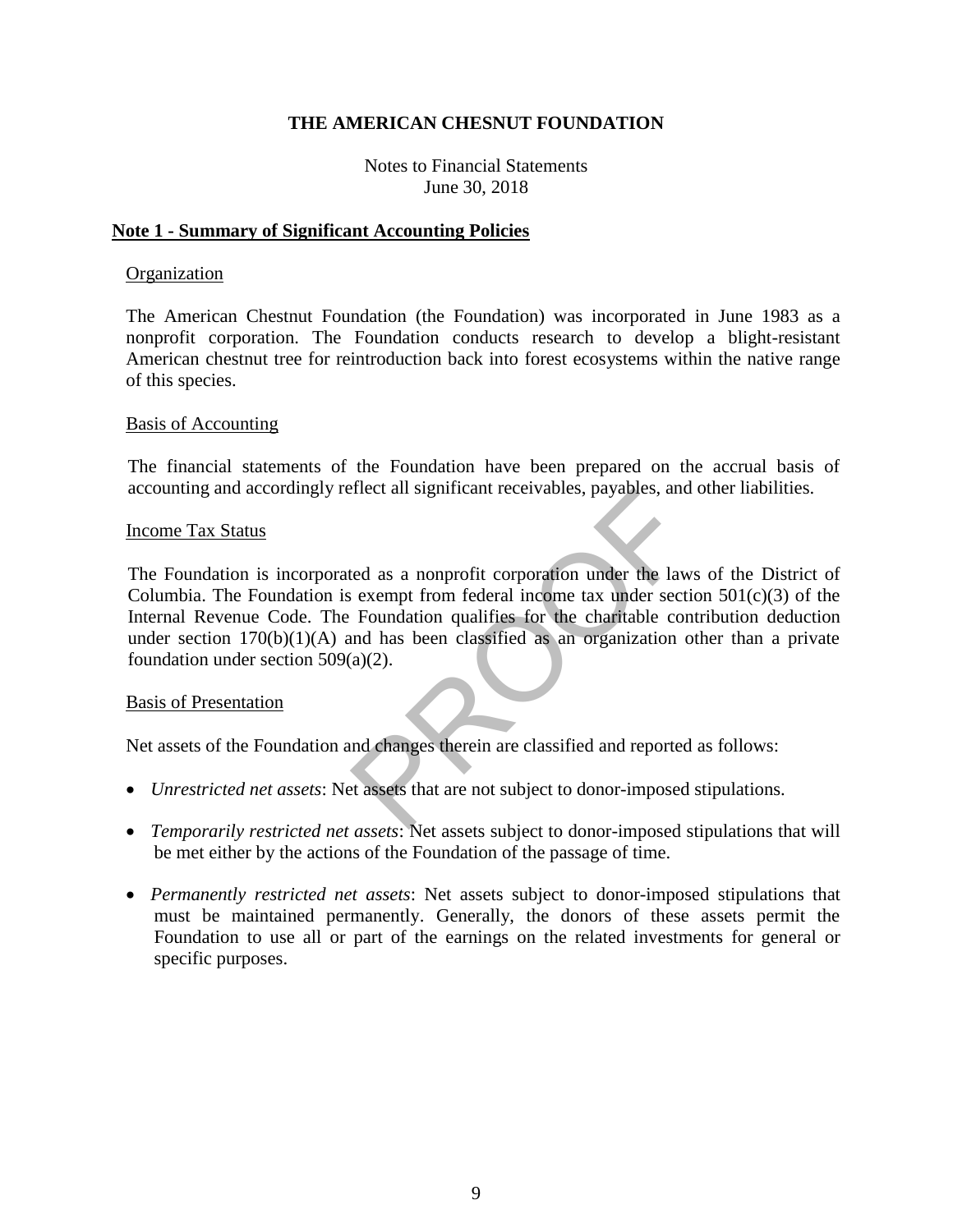#### Basis of Presentation (continued)

Revenues are reported as increases in unrestricted net assets unless the use of the related assets is limited by donor-imposed stipulations. Contributions that are restricted by the donor are reported as increases in unrestricted net assets if the restrictions expire (that is, when a stipulated time restriction ends or purpose restriction is accomplished) in the reporting period in which the revenue is recognized. Expenses are recorded as decreases in unrestricted net assets. Gains and losses on assets or liabilities are reported as increases or decreases in unrestricted net assets unless their use is restricted by explicit donor stipulations or by law. Expirations of temporary restrictions on net assets (i.e., the donor-stipulated purpose has been fulfilled and/or the stipulated time period has elapsed) are reported as net assets released from restrictions.

#### Donated Assets

Donated materials are recorded as contributions in the accompanying financial statements at their fair value at the date of donation.

#### Donated Services

ed as contributions in the accompanying fination.<br>
inized as contributions if the services (a)<br>
inized as contributions if the services (a)<br>
e purchased by the Foundation. No amounts<br>
il statements for donated services sin Donated services are recognized as contributions if the services (a) create or enhance nonfinancial assets or (b) require specialized skills, and are performed by people with those skills, and would otherwise be purchased by the Foundation. No amounts have been reflected in the accompanying financial statements for donated services since recognition criteria were not met.

#### Cash and Equivalents

For purposes of the statement of cash flows, the Foundation considers all unrestricted highly liquid investments with original maturities of three months or less to be cash equivalents. Restricted cash consists of chapter funds held on behalf chapters operating under the nonprofit status of the Foundation.

#### Promises to Give

Conditional promises to give are not recognized in the financial statements until the conditions are substantially met. Unconditional promises to give that are expected to be collected within one year are recorded at net realizable value. Unconditional promises to give that are expected to be collected in more than one year are recorded at fair value, which is measured as the present value of their future cash flows. The discounts on those amounts are computed using risk-adjusted interest rates applicable to the years in which the promises are received. At June 30, 2018, all promises to give are expected to be collected within one year. An allowance for doubtful accounts has not been established, as management believes that all amounts are collectible.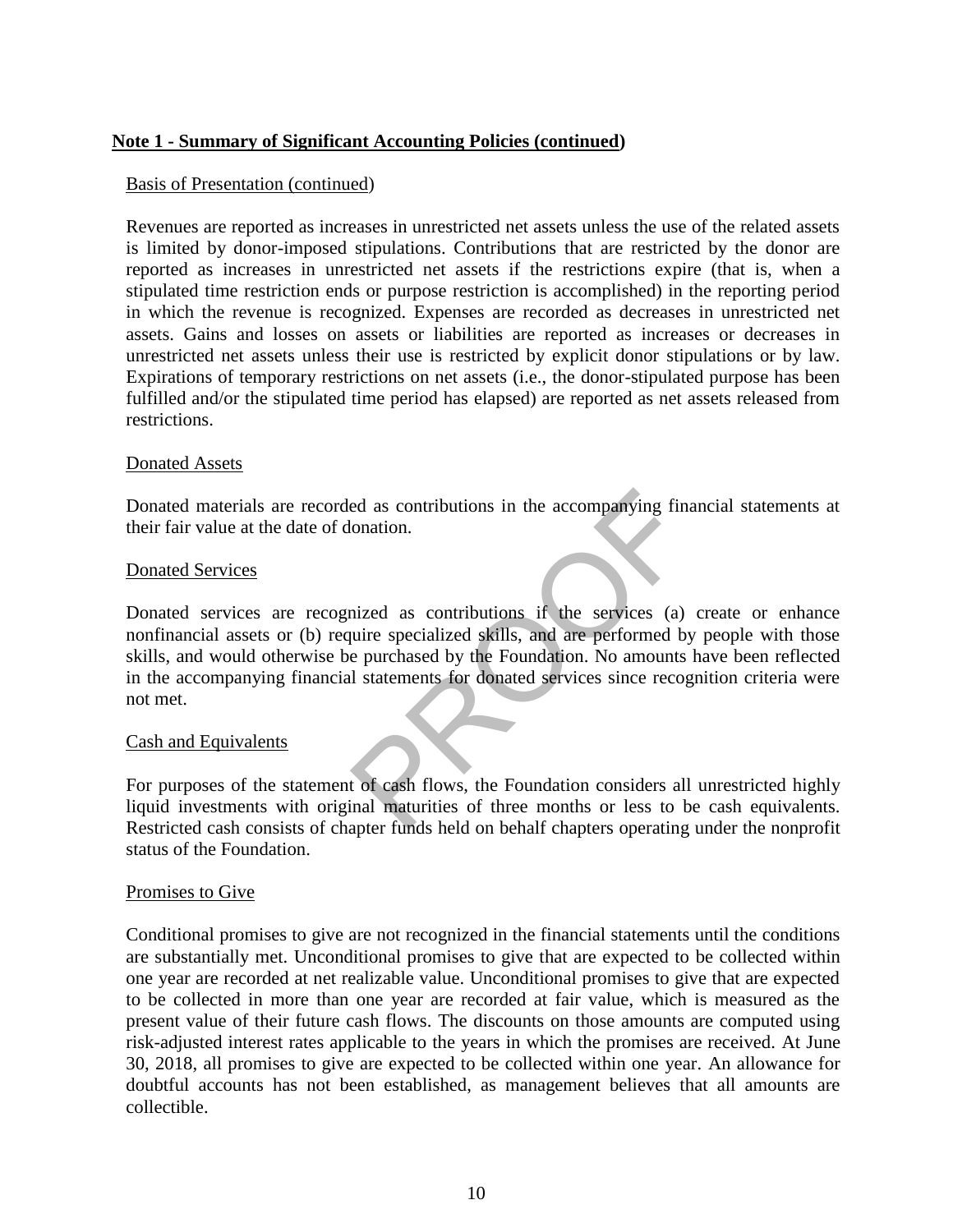#### Grants Receivable

Grants receivable consists of amounts due from grants awarded by governmental agencies but not yet received as of year-end. An allowance for doubtful accounts has not been established, as management believes that all amounts are collectible.

#### Inventory

Inventory consists of merchandise available for sale on the Foundation's website. Inventories are stated at the lower of cost or market determined by the average cost method.

#### Investments

Investments in marketable equity securities with readily determinable fair values are stated at fair value. Realized and unrealized gains and losses are included in the change in net assets in the accompanying statement of activities.

#### Investment Income and Gains

Investment income and gains restricted by donors are reported as increases in unrestricted net assets if the restrictions are met (either a stipulated time period ends or a purpose restriction is accomplished) in the reporting period in which the income and gains are recognized.

#### Fair Value Measurements and Disclosures

restricted by donors are reported as increases<br>restricted by donors are reported as increases<br>et (either a stipulated time period ends or a p<br>g period in which the income and gains are rec<br>Disclosures<br>J.S. GAAP authoritati The Foundation applies the U.S. GAAP authoritative guidance for *Fair Value Measurements and Disclosures,* which defines fair value, establishes a framework for measuring fair value, and requires certain disclosures about fair value measurements. The standard describes three levels of inputs that may be used to measure fair value:

Level 1 - Inputs to the valuation methodology are unadjusted quoted prices for identical assets or liabilities in active markets that the Foundation has the ability to access.

Level 2 - Inputs to the valuation methodology include:

- quoted prices for similar assets or liabilities in active markets;
- quoted prices for identical or similar assets or liabilities in inactive markets;
- inputs other than quoted prices that are observable for the asset or liability;
- inputs that are derived principally from or corroborated by observable market data.

Level 3 - Inputs to the valuation methodology are unobservable and significant to the fair value measurement.

Assets and liabilities within the hierarchy are based on the lowest (or least observable) input that is significant to the measurement. The Organization's assessment of the significance of an input requires judgment, which may affect the valuation and classification within the fair value hierarchy.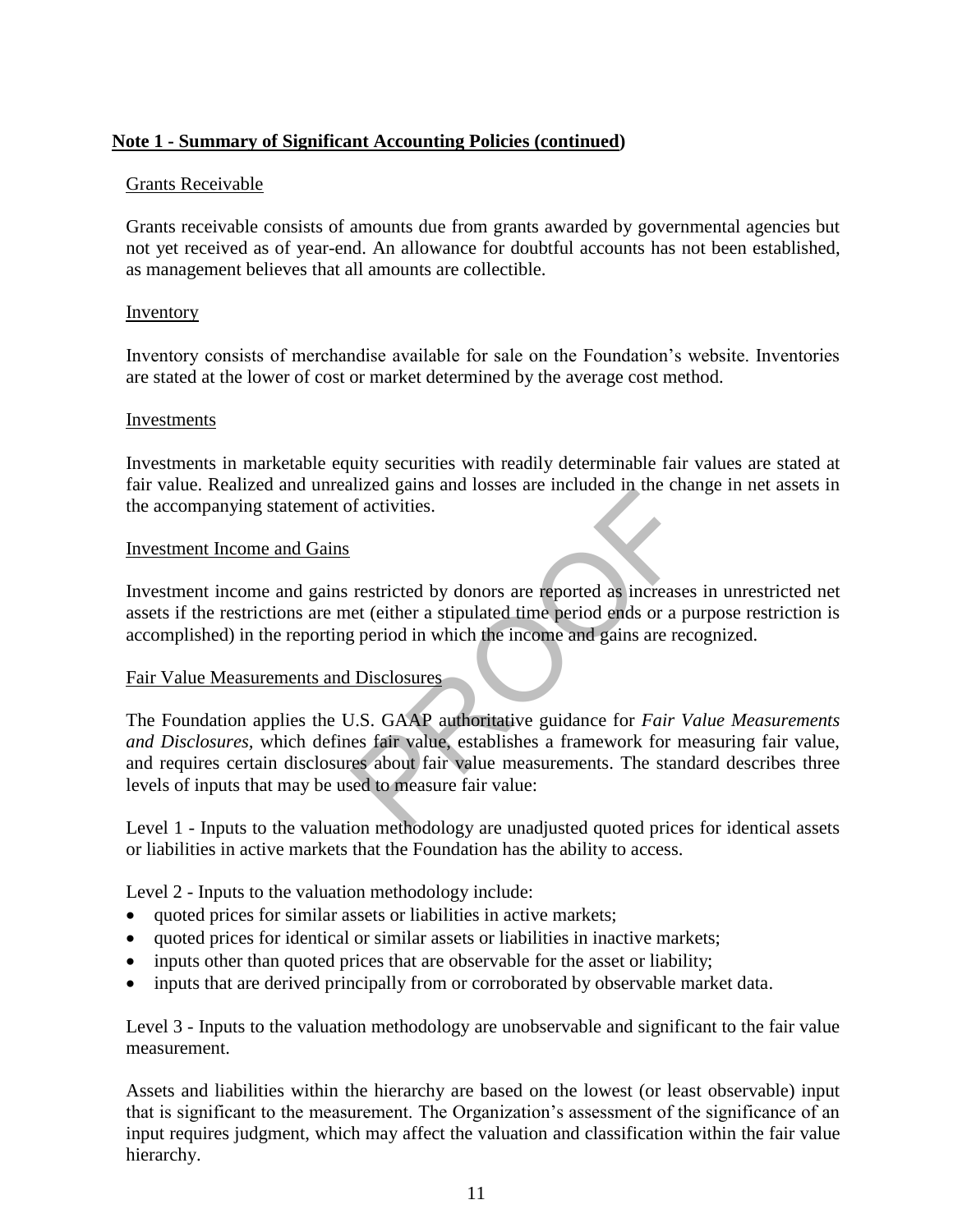#### Property and Equipment

All acquisitions of property and equipment in excess of \$5,000 and expenditures for repairs, maintenance, renewals, and betterments that materially prolong the useful life of assets are capitalized. Purchased property and equipment are carried at cost.

Depreciation is computed using the straight-line method over the estimated useful lives of the assets as follows:

| $5 - 40$ years |
|----------------|
| $5 - 25$ years |
| $5 - 10$ years |
| $5 - 30$ years |
| 15 - 40 years  |
|                |

#### Donated Property and Equipment

Next<br>
upment are recorded as contributions at their<br>
se donations are reported as increases in united the donated asset to a specific purpose. A<br>
their use and contributions of cash that must<br>
reported as restricted contri Donations of property and equipment are recorded as contributions at their estimated fair value at the date of donation. Those donations are reported as increases in unrestricted net assets unless the donor has restricted the donated asset to a specific purpose. Assets donated with explicit restrictions regarding their use and contributions of cash that must be used to acquire property and equipment are reported as restricted contributions. Absent donor stipulations regarding how long those donated assets must be maintained, the Foundation reports expirations of donor restrictions when the donated or acquired assets are placed in service as instructed by the donor. The Foundation reclassifies temporarily restricted net assets to unrestricted net assets at that time.

#### Membership Dues

Membership dues are received from members who enroll in or renew an annual membership with the Foundation. Revenue is recognized at the time of receipt.

#### Federal Grants

Federal grants consist of awards from governmental agencies which are recognized at the time of the award.

#### Functional Allocation of Expenses

The costs of providing various program and supporting activities are summarized on a functional basis in the statements of activities and functional expenses. Accordingly, all costs have been allocated among the program and supporting services benefitted.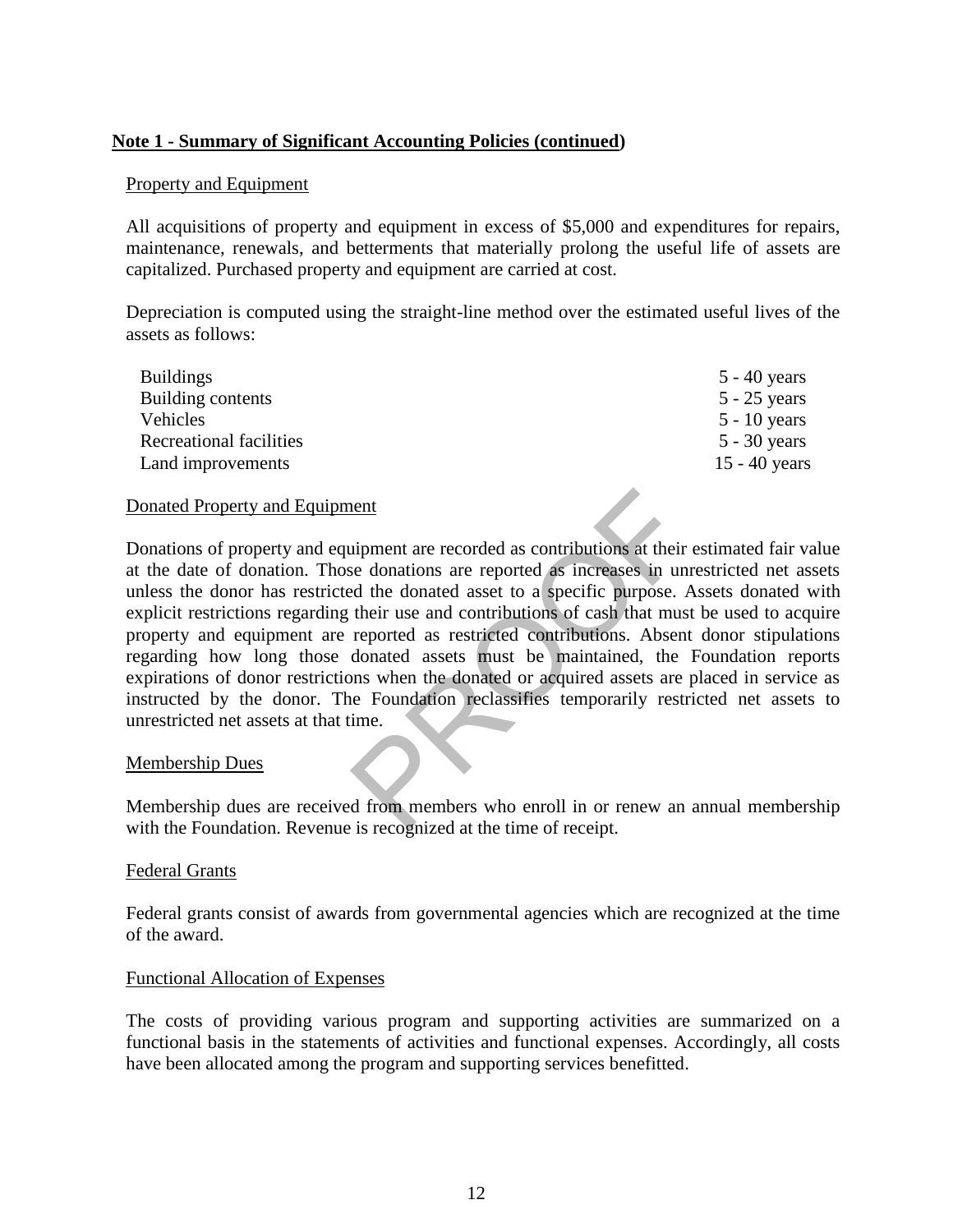#### Advertising

Advertising costs are expensed as incurred. For the years ended June 30, 2018 and 2017, costs charged to expense were \$0 and \$231, respectively.

#### Estimates

The preparation of financial statements in accordance with accounting principles generally accepted in the United States of America requires management to make estimates and assumptions that affect the reported amounts of assets and liabilities and disclosure of contingent assets and liabilities at the date of the financial statements and the reported amounts of revenues and expenses during the reporting period. The Foundation regularly assesses these estimates and, while actual results could differ, management believes that the estimates are reasonable.

#### Fair Value of Financial Instruments

ments<br>
Ily all reported assets and liabilities which<br>
re held for trading purposes, approximate the<br>
year financial statements have been reclassif<br>
presentation in the current year financial state<br>
a literation<br>
s or natur The fair value of substantially all reported assets and liabilities which represent financial instruments, none of which are held for trading purposes, approximate the carrying values of such amounts.

#### Reclassifications

Certain accounts in the prior year financial statements have been reclassified for comparative purposes to conform with the presentation in the current year financial statements.

#### Comparative Financial Information

The financial statements include certain prior year summarized comparative information in total but not by net asset class or natural expense classification by function. Such information does not include sufficient detail to constitute a presentation in accordance with accounting principles generally accepted in the United States of America. Accordingly, such information should be read in conjunction with the Foundation's financial statements for the year ended June 30, 2017, from which the summarized information was derived.

#### Recently Issued Accounting Pronouncements

In February 2016, the Financial Accounting Standards Board (FASB) issued Accounting Standards Update No. 2016-02, *Leases* (ASU 2016-02). ASU 2016-02 is intended to improve financial reporting about leasing transactions. The ASU will require a lessee to recognize a lease liability and a right-of-use asset for most leases, including operating leases. The standard will be effective for annual periods ending after December 15, 2019. Early adoption is permitted. The Foundation is in the process of evaluating the effect this guidance will have on its financial statements and related disclosures.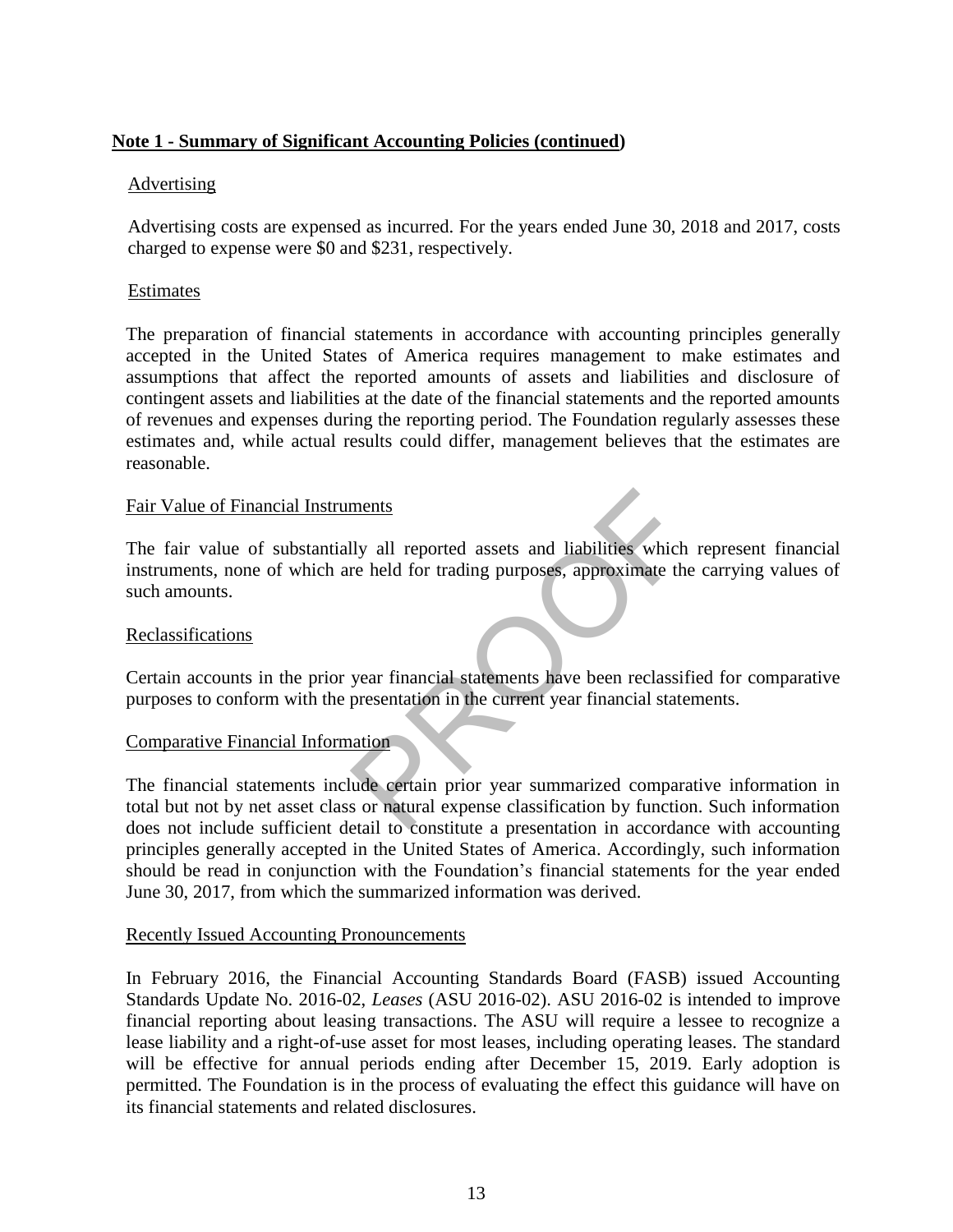Recently Issued Accounting Pronouncements (continued)

In August 2016, the FASB issued Accounting Standards Update No. 2016-14, *Presentation of Financial Statements of Not-for-Profit Entities*. ASU 2016-14 is intended to improve not-forprofit (NFP) financial statements and provide more useful information to donors, grantors, creditors, and other financial statement users. The standard will change the way all NFPs classify net assets and prepare financial statements, and will result in significant changes to financial reporting and disclosures for NFPs. The standard is effective for annual financial statements issued for fiscal years beginning after December 15, 2017 and for interim periods within fiscal years beginning after December 15, 2018.

In November 2016, FASB issued Accounting Standards Update 2016-18, *Restricted Cash*, (ASU 2016-18). ASU 2016-18 is intended to clarify the classification and presentation of restricted cash and cash equivalents in the statement of cash flows. The ASU will require amounts generally described as restricted cash to be included with cash and equivalents on the statement of cash flows. The standard is effective for annual financial statements issued for years beginning after December 15, 2018. This guidance will not impact the presentation of the statement of cash flows.

#### **Note 2 - Restrictions on Assets**

| amounts generary aeserved as resulted easil to be included with easil and equivalents on the<br>statement of cash flows. The standard is effective for annual financial statements issued for |               |                      |
|-----------------------------------------------------------------------------------------------------------------------------------------------------------------------------------------------|---------------|----------------------|
| years beginning after December 15, 2018. This guidance will not impact the presentation of the                                                                                                |               |                      |
| statement of cash flows.                                                                                                                                                                      |               |                      |
|                                                                                                                                                                                               |               |                      |
| ote 2 - Restrictions on Assets                                                                                                                                                                |               |                      |
|                                                                                                                                                                                               |               |                      |
| Temporarily restricted net assets are available for the following purposes:                                                                                                                   |               |                      |
|                                                                                                                                                                                               |               |                      |
| At June 30                                                                                                                                                                                    | 2018          | 2017                 |
|                                                                                                                                                                                               |               |                      |
| Norcross Wildlife                                                                                                                                                                             | \$<br>564     | \$<br>564            |
| <b>Manton Foundation</b>                                                                                                                                                                      | 310           | 9,808                |
| <b>Ohrstrom Foundation</b>                                                                                                                                                                    |               | 45,000               |
| Delmarva                                                                                                                                                                                      | 1,212         | 1,212                |
| <b>Raystown Lake</b>                                                                                                                                                                          | 5,380         | 5,380                |
| <b>Restoration Branches</b>                                                                                                                                                                   | 4,709         | 4,709                |
| <b>Tucker Foundation</b>                                                                                                                                                                      | 9,699         | 27,000               |
| Colcom                                                                                                                                                                                        | 72,448        | 100,000              |
| <b>Munson Foundation</b>                                                                                                                                                                      | 4,043         | 14,000               |
| Cole                                                                                                                                                                                          |               | 33,039               |
| Greenewalt                                                                                                                                                                                    |               | 3,349                |
| Dorr Foundation                                                                                                                                                                               | 20,591        | 20,744               |
| <b>Shenk Foundation</b>                                                                                                                                                                       | 6,000         | 3,000                |
| Foundation for the Carolinas                                                                                                                                                                  | 356,882       | 411,560              |
| <b>Mellon Foundation</b>                                                                                                                                                                      | 98,438        |                      |
| <b>Gibbs Foundation</b>                                                                                                                                                                       | 2,165         |                      |
| Fidelity                                                                                                                                                                                      | 26,608        |                      |
| Promises to give                                                                                                                                                                              | 67,350        | 90,850               |
| Grants receivable                                                                                                                                                                             | 25,000        | 25,000               |
| Temporarily restricted net assets                                                                                                                                                             | \$<br>701,399 | \$<br><u>795,215</u> |
|                                                                                                                                                                                               |               |                      |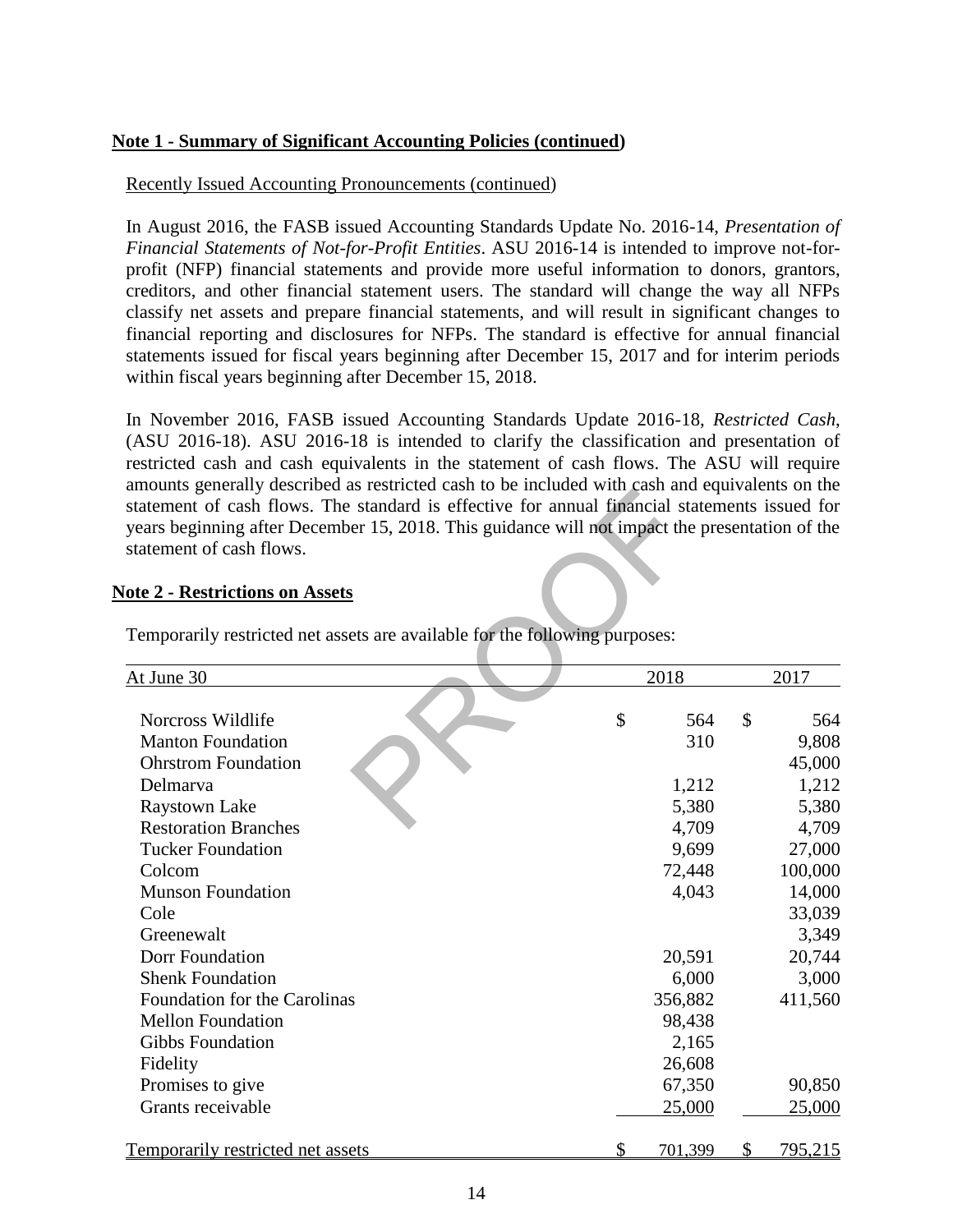#### **Note 2 - Restrictions on Assets (continued)**

Permanently restricted net assets consist of donated stock, where the same permanent restrictions are imposed on the related income and expense. Permanently restricted net assets totaled \$27,678 and \$29,257 at June 30, 2018 and 2017, respectively.

#### **Note 3 - Receivables**

Other receivables consist of the following:

| At June 30                                |  | 2018           |  |       |
|-------------------------------------------|--|----------------|--|-------|
| Other receivables<br>Sales tax receivable |  | 5,368<br>4.199 |  | 5,140 |
| Other receivables                         |  | 9,567          |  | 9,857 |

#### **Note 4 - Fair Value Measurements**

| <b>lote 4 - Fair Value Measurements</b><br>Investments consist of equity investments. The costs of investments and their related carrying<br>value (market) were as follows: |                                       |                                       |                                  |                                  |  |  |  |  |  |
|------------------------------------------------------------------------------------------------------------------------------------------------------------------------------|---------------------------------------|---------------------------------------|----------------------------------|----------------------------------|--|--|--|--|--|
| At June 30                                                                                                                                                                   |                                       | 2018<br>2017                          |                                  |                                  |  |  |  |  |  |
| Equity investments:                                                                                                                                                          | Market<br>Value                       | $\cos t$                              | Market<br>Value                  | Cost                             |  |  |  |  |  |
| <b>Mutual funds</b><br>Equities held at brokerage<br><b>Equity securities</b>                                                                                                | 2,918,424<br>$\mathbb{S}^-$<br>27,678 | 2,724,981<br>$\mathbb{S}^-$<br>18,753 | \$1,993,251<br>494,538<br>29,257 | \$1,813,543<br>698,892<br>18,753 |  |  |  |  |  |
| Total investments                                                                                                                                                            | 2,946,102                             | 2,743,734<br>S.                       | \$2,517,046                      | 2,531,188<br>S.                  |  |  |  |  |  |

Investment management fees for the years ended June 30, 2018 and 2017, were \$19,493 and \$17,855, respectively.

Fair values of investments are determined as follows:

#### *Equity Investments*

Equity investments consist of daily traded mutual funds stocks. Securities held in daily traded mutual funds corporate stocks are generally valued based on quoted market prices in active markets obtained from exchange or dealer markets for identical assets, and are accordingly categorized as Level 1, with no valuation adjustments applied.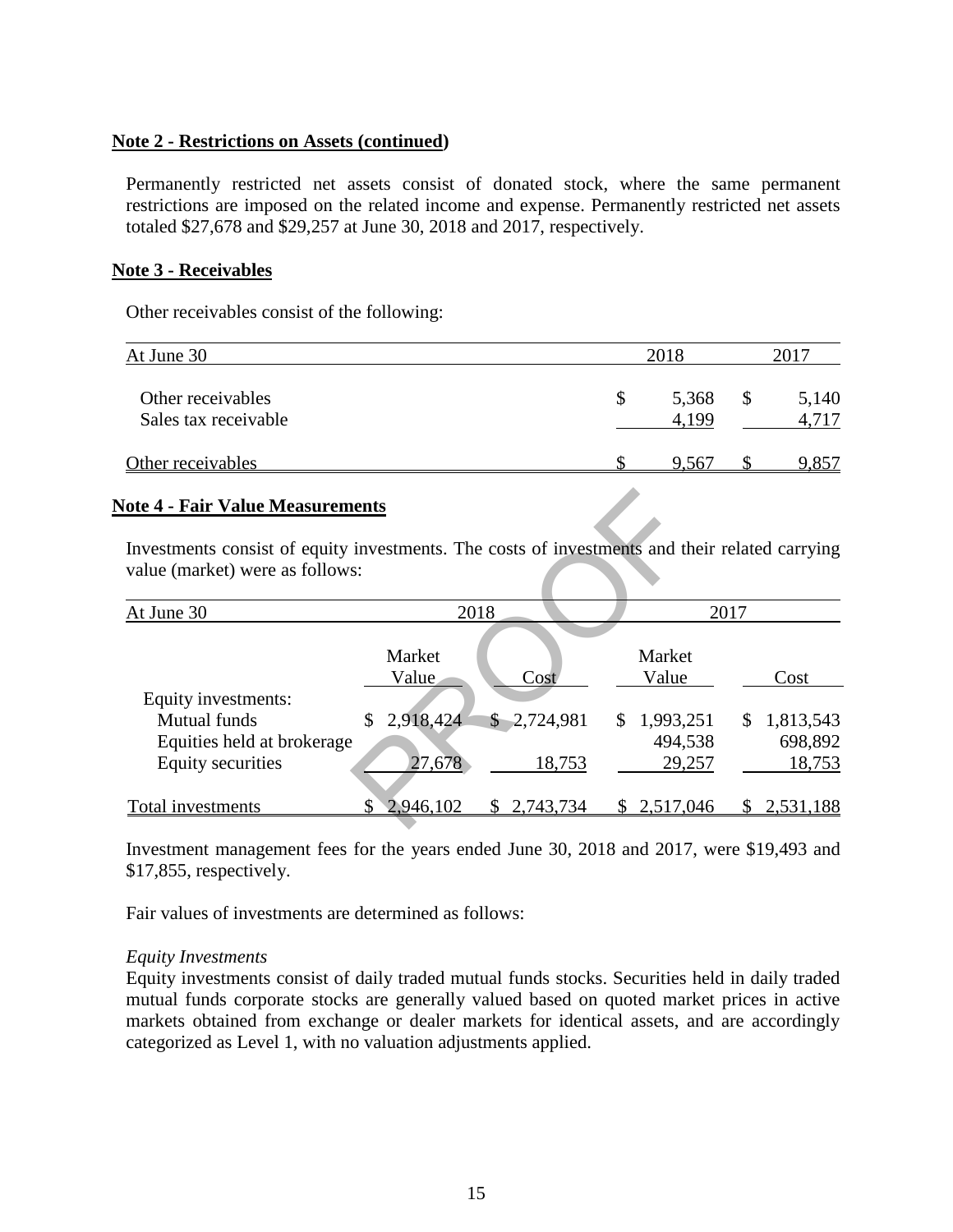#### **Note 5 - Property and Equipment**

A description of property and equipment is as follows:

| At June 30                     | 2018          | 2017 |           |  |
|--------------------------------|---------------|------|-----------|--|
|                                |               |      |           |  |
| Land                           | \$<br>839,853 | \$   | 839,853   |  |
| Land improvements              | 122,981       |      | 122,981   |  |
| Farm equipment                 | 609,008       |      | 690,279   |  |
| Farm buildings                 | 887,101       |      | 786,304   |  |
| Office equipment               | 42,125        |      | 100,061   |  |
| Leasehold improvements         | 32,563        |      | 32,563    |  |
|                                | 2,533,631     |      | 2,572,041 |  |
| Less, accumulated depreciation | 670,324       |      | 737,971   |  |
|                                |               |      |           |  |
| Property and equipment         | 1,863,307     |      | 1,834,070 |  |

Depreciation expense for the years ended June 30, 2018 and 2017, was \$86,191 and \$83,846, respectively.

#### **Note 6 - Intangible Asset**

years ended June 30, 2018 and 2017, was \$8<br>
1 trademark purchased by the Foundation at<br>
104, respectively. Amortization expense was \$1<br>
2017. Intangible asset consists of a trademark purchased by the Foundation at a cost of \$18,232, which is being amortized over its useful life. Accumulated amortization as of June 30, 2018 and 2017, was \$4,560 and \$4,104, respectively. Amortization expense was \$456 for each of the years ended June 30, 2018 and 2017.

Future amortization expense is as follows:

| Years Ending June 30              | Amortization |
|-----------------------------------|--------------|
|                                   |              |
| 2019                              | \$<br>456    |
| 2020                              | 456          |
| 2021                              | 456          |
| 2022                              | 456          |
| 2023                              | 456          |
| Thereafter                        | 11,392       |
| Total future amortization expense | \$<br>13,672 |

#### **Note 7 - Line of Credit**

The Foundation maintains a line of credit with maximum borrowings of \$1,000,000 and an interest rate of LIBOR plus 3%. There were no advances on the line of credit during the year ended June 30, 2018, and there were no outstanding balances as of June 30, 2018 and 2017. This line of credit is collateralized by investments.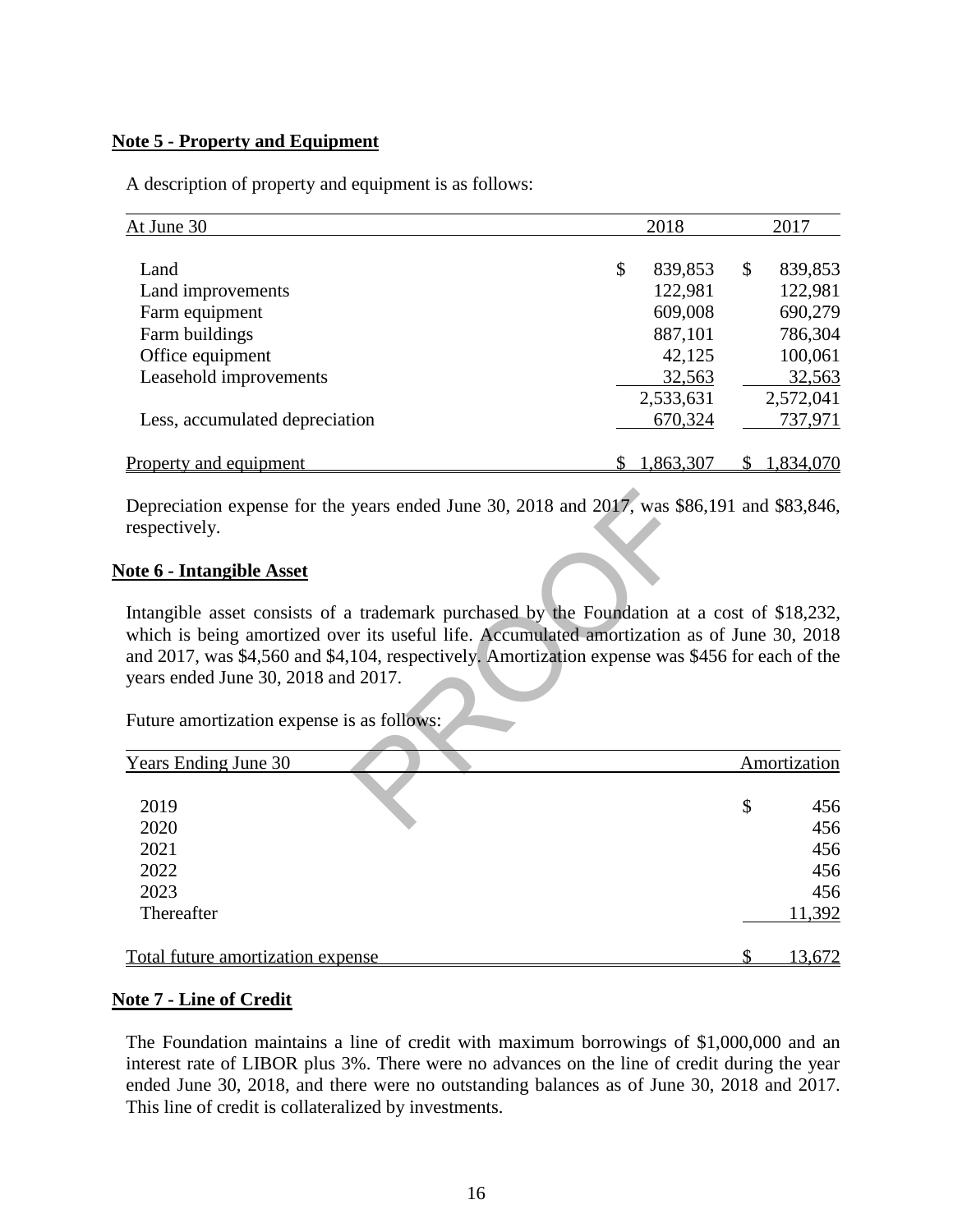#### **Note 7 - Line of Credit (continued)**

Additionally, the Foundation maintains a line of credit with maximum borrowings of \$300,000 and interest at the prime rate. There were no outstanding balances at June 30, 2018 and 2017. This line of credit is secured by buildings on land owned by the Foundation.

#### **Note 8 - Note Payable**

The Foundation has a note payable requiring 120 monthly installments of \$722 including interest at 6%. The note matures in January 2019 and is collateralized by land. The outstanding balance on this note was \$4,447 and \$11,919 at June 30, 2018 and 2017, respectively. The balance of \$4,447 is due during the year ending June 30, 2019.

#### **Note 9 - Lease Commitments**

The Foundation leases office space and equipment under non-cancelable operating leases. The leases require various monthly payments and expire through May 2024. Total rent expense for the years ended June 30, 2018 and 2017, was \$58,202 and \$61,048, respectively.

| Future minimum payments for the Foundation under all operating leases are as follows: |              |
|---------------------------------------------------------------------------------------|--------------|
| Years Ending June 30                                                                  | Amount       |
| 2019                                                                                  | \$<br>65,168 |
| 2020                                                                                  | 67,152       |
| 2021                                                                                  | 62,311       |
| 2022                                                                                  | 59,533       |
| 2023                                                                                  | 66,500       |
| Thereafter                                                                            | 60,958       |
| Total future minimum rental payments                                                  | 381,622      |

#### **Note 10 - Concentrations of Credit Risk**

#### Uninsured Cash Balances

The Foundation maintains its cash and equivalents at financial institutions that are insured by the Federal Deposit Insurance Corporation up to \$250,000. At June 30, 2018 and 2017, the uninsured balance was \$753,181 and \$1,180,941, respectively.

#### Contributions

During the years ended June 30, 2018 and 2017, the Foundation received contributions of \$850,000 and \$1,011,560, respectively, which approximates 34% and 29%, respectively, of the Foundation's total support and revenues from an individual Board member's donor-advised fund.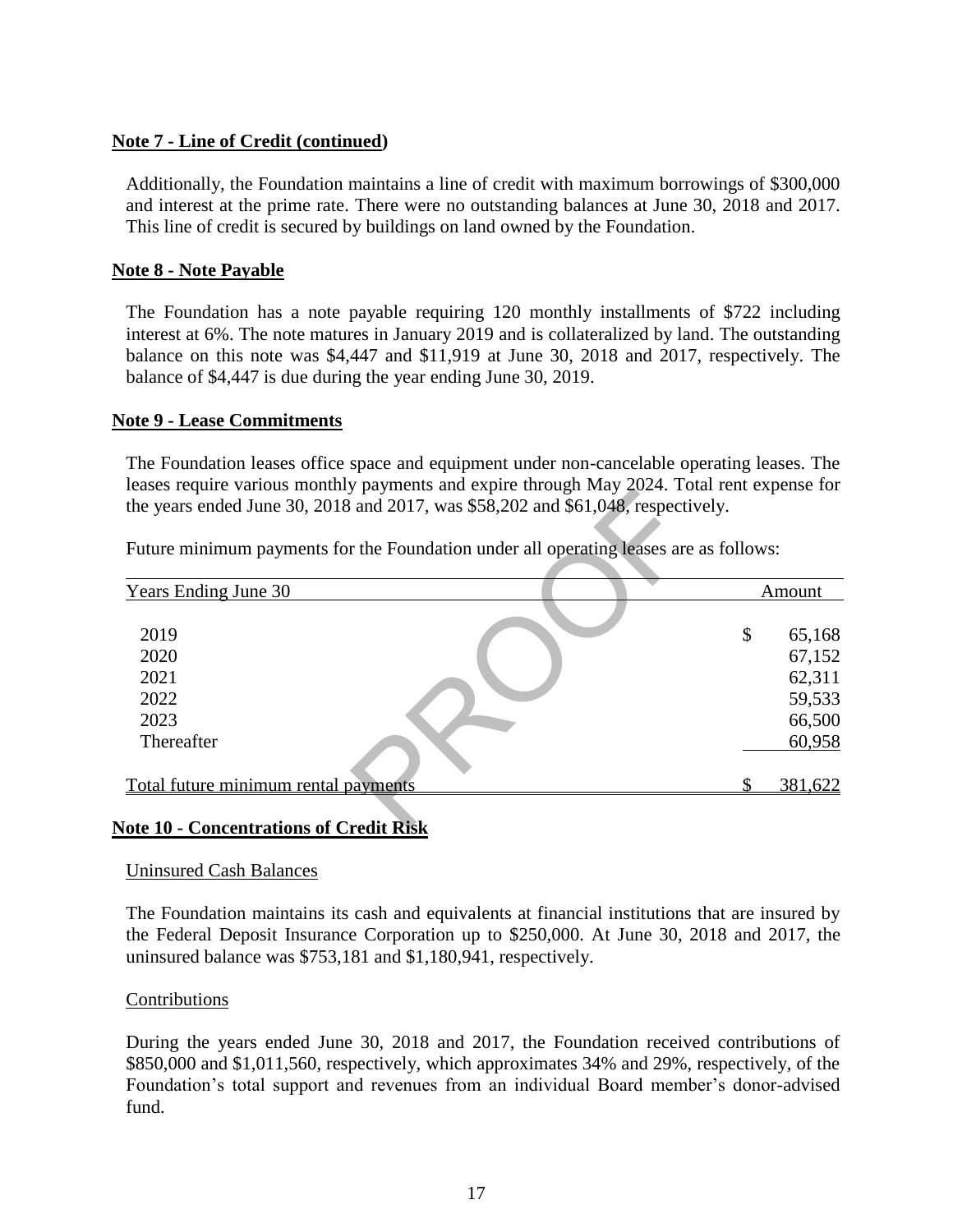#### **Note 11 - Retirement Plan**

The Foundation participates in a retirement plan for employees who may defer a portion of their compensation. Employees who have served two years are eligible to receive an employer match up to 5% of their salary. Employees who have served eight years and participated in the retirement plan for two years are eligible for an employer match up to the maximum allowable by law. Employer contributions for the years ended June 30, 2018 and 2017, were \$28,606 and \$22,239, respectively.

#### **Note 12 - Income Taxes**

#### Uncertain Tax Positions

The Foundation is exempt from federal income taxes under Section  $501(c)(3)$  of the Internal Revenue Code, except on net income derived from unrelated business activities. The Foundation believes that it has appropriate support for any tax positions taken, and as such, does not have any uncertain tax positions material to the financial statements.

#### Open Tax Years

The Foundation's Return of Organization Exempt from Income Tax (Form 990) for the fiscal years ended June 30, 2017, 2016, and 2015 are subject to examination by the IRS, generally for three years after they were filed.

#### **Note 13 - Summary Disclosure of Significant Contingencies**

#### Federal and State Assisted Programs

Drganization Exempt from Income Tax (Form<br>
16, and 2015 are subject to examination by the<br>
2016, and 2015 are subject to examination by the<br>
2016 and 2015 are subject to examination by the<br>
2016 and 2015 are subject to exa The Foundation has received proceeds from several federal grants. Periodic audits of these grants are required and certain costs may be questioned as not being appropriate expenditures under the grant agreements. Such audits could result in the refund of grant monies to the grantor agencies. Management believes that any required refunds will be immaterial. No provision has been made in the accompanying financial statements for the refund of grant monies.

#### Risk Management

The Foundation is exposed to various risks of loss related to torts; theft of, damage to and destruction of assets; errors and omissions, injuries to employees; and natural disasters. The Foundation carries commercial insurance coverage for risks of loss. Claims have not exceeded coverage in any period since inception.

#### **Note 14 - Related Party Transactions**

Board members contribute funds to the Foundation in support of its operations. These amounts are discussed in Note 10.